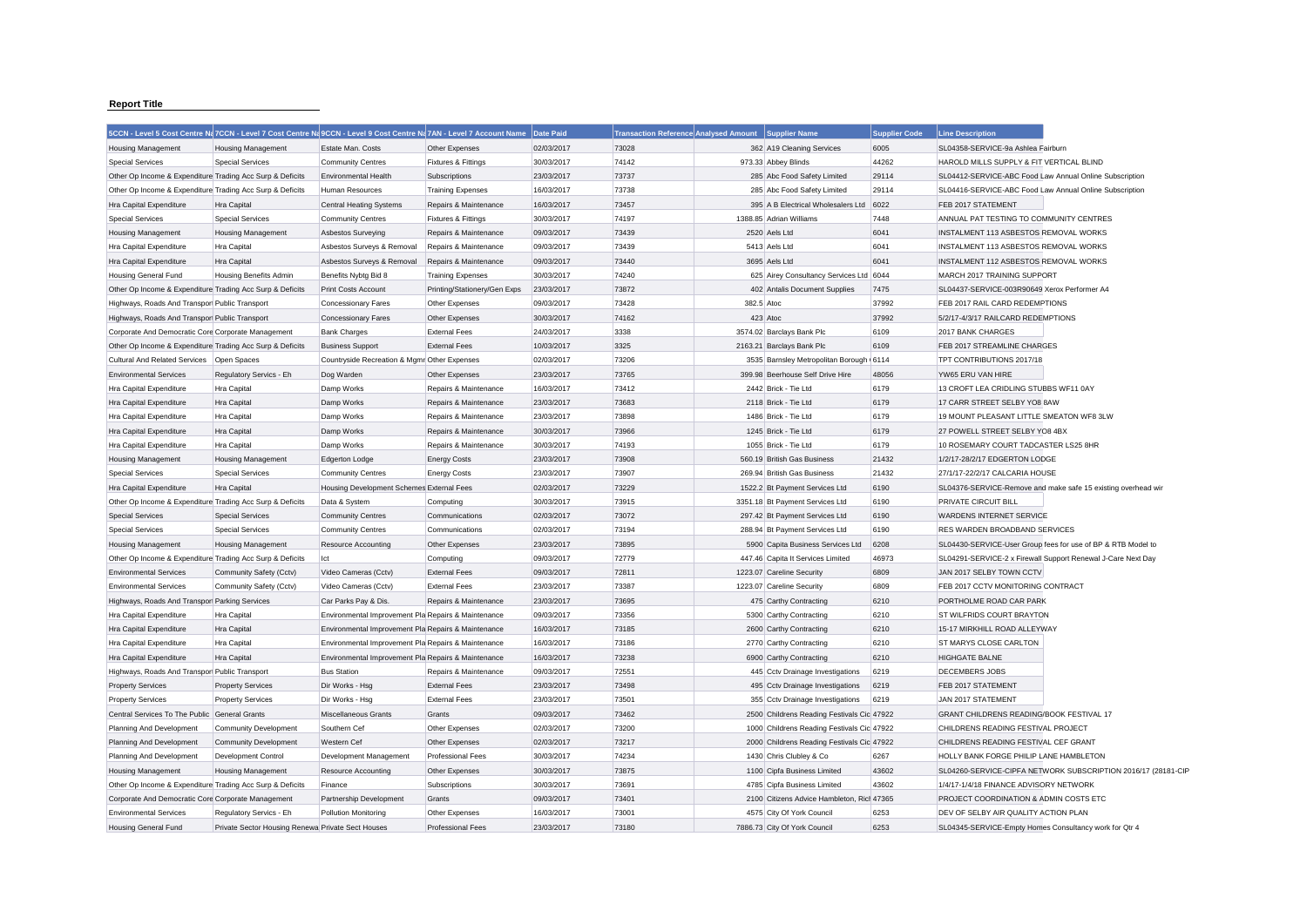| <b>Housing General Fund</b>                               | Private Sector Housing Renewa Private Sect Houses                               |                                                   | <b>Professional Fees</b>  | 30/03/2017               | 74150          | 3807.5 City Of York Council                   | 6253  | SL04465-SERVICE-Empty Property Work - 4th Quarter             |
|-----------------------------------------------------------|---------------------------------------------------------------------------------|---------------------------------------------------|---------------------------|--------------------------|----------------|-----------------------------------------------|-------|---------------------------------------------------------------|
| Planning And Development                                  | Development Control                                                             | Development Management                            | Direct Salaries & Wages   | 23/03/2017               | 73869          | 12751.61 City Of York Council                 | 6253  | DEC 2016-FEB 2017 JONATHAN CARR CYC                           |
| <b>Housing Management</b>                                 | <b>Housing Management</b>                                                       | Hsg.Gen.Management                                | Computing                 | 09/03/2017               | 72961          | 62125.98 Civica Uk Ltd                        | 37118 | 1/4/17-31/3/18 LICENCE SUPPORT & MAINT                        |
| <b>Special Services</b>                                   | <b>Special Services</b>                                                         | <b>Community Centres</b>                          | Repairs & Maintenance     | 30/03/2017               | 74143          | 284.82 Clearwater Technology Ltd              | 47224 | INSTALMENT 4 LEGIONELLA CONTROL                               |
| Housing General Fund                                      | Housing Benefits Admin                                                          | <b>Housing Benefit Admin</b>                      | Other Expenses            | 23/03/2017               | 73601          | 599 Computingplus                             | 47767 | SL04301-SERVICE-ActiveDesking Sit/Stand Workstations Beech an |
| Other Op Income & Expenditure Trading Acc Surp & Deficits |                                                                                 | Data & System                                     | Computing                 | 30/03/2017               | 73437          | 5439.73 Covalent Software Ltd                 | 6305  | 7/4/17-6/4/18 ANNUAL SUPPORT & MAINTENAN                      |
| Planning And Development                                  | <b>Community Development</b>                                                    | Tadcaster & Villages Cef                          | Other Expenses            | 30/03/2017               | 74201          | 534.25 Create Tvt Ltd                         | 46533 | TAD & VILLAGES CEF FLYER                                      |
| <b>Environmental Services</b>                             | Recycling                                                                       | Recycling                                         | <b>External Fees</b>      | 09/03/2017               | 73234          | 986.37 C S Backhouse Ltd                      | 47543 | GREEN ROUND 2 GREEN WASTE ROUND 3                             |
| Holding & Personal Accounts                               | Miscellaneous Holding Accounts Employee Cycle Loans                             |                                                   | Deductions From Wages     | 16/03/2017               | 73675          | 332.48 Cyclescheme Ltd                        | 21718 | Personal Information                                          |
| Holding & Personal Accounts                               | Miscellaneous Holding Accounts Employee Cycle Loans                             |                                                   | Deductions From Wages     | 23/03/2017               | 73761          | 727.16 Cyclescheme Ltd                        | 21718 | 2 CYCLESCHEME CERTIFICATES                                    |
| Holding & Personal Accounts                               | Miscellaneous Holding Accounts Employee Cycle Loans                             |                                                   | Deductions From Wages     | 23/03/2017               | 73868          | 479.95 Cyclescheme Ltd                        | 21718 | Personal Information                                          |
| Holding & Personal Accounts                               | Miscellaneous Holding Accounts Employee Cycle Loans                             |                                                   | Deductions From Wages     | 30/03/2017               | 74232          | 312.5 Cyclescheme Ltd                         | 21718 | Personal Information                                          |
| <b>Housing General Fund</b>                               | Homelessness                                                                    | <b>Homeless Persons</b>                           | Other Expenses            | 23/03/2017               | 73975          | 600 Cyrus Developments Ltd                    | 21323 | Personal Information                                          |
| Other Op Income & Expenditure Trading Acc Surp & Deficits |                                                                                 | Central Telephones                                | Communications            | 30/03/2017               | 73467          | 581.85 Daisy Communications Ltd               | 6325  | FEBRUARY 2017 CALLS                                           |
| <b>Property Services</b>                                  | <b>Property Services</b>                                                        | Dir Works - Hsg                                   | Equip/Furniture/Materials | 09/03/2017               | 72835          | 720.85 Db Electrical Wholesale Selby L 36613  |       | JAN 2017 STATEMENT                                            |
|                                                           | Gen Grants & Collection Fund   Taxation & Non-Specific Grants   Gen Fund Income |                                                   | Misc Income               | 17/03/2017               | 3333           | 1185537 Department For Communities & 6345     |       | 20/03/17 NNDR/RSG                                             |
| Holding & Personal Accounts                               | Miscellaneous Holding Accounts Nndr Coll Fund Account                           |                                                   | Collection Fund           | 17/03/2017               | 3333           | 1007781 Department For Communities & 6345     |       | 20/03/17 NNDR/RSG                                             |
| Other Op Income & Expenditure Trading Acc Surp & Deficits |                                                                                 | <b>Human Resources</b>                            | <b>External Fees</b>      | 09/03/2017               | 73448          | 400 Disclosure Scotland                       | 47573 | FEB 2017 DBS DISCLOSURES                                      |
| Other Op Income & Expenditure Trading Acc Surp & Deficits |                                                                                 | Data & System                                     | Computing                 | 30/03/2017               | 73970          | 17753.33 East Riding Of Yorkshire Counc 6383  |       | 2016/17 HOSTED INFORMATION SYSTEMS                            |
| Planning And Development                                  | Economic Development                                                            | P4g Economic Dev. Commission Professional Fees    |                           | 30/03/2017               | 73956          | 1260 East Riding Of Yorkshire Counc 6383      |       | SL04411-SERVICE-east riding                                   |
| Other Op Income & Expenditure Trading Acc Surp & Deficits |                                                                                 | Assets                                            | Communications            | 09/03/2017               | 73196          | 292.4 Ee Communications Services Lt 6936      |       | FEB 2017 75497212 MOBILE PHONE BILL                           |
| Central Services To The Public Elections                  |                                                                                 | <b>District Election</b>                          | Other Expenses            | 30/03/2017               | 73429          | 900.4 Electoral Reform Services               | 6390  | SL04452-SERVICE-NYCC Election Printing                        |
| <b>Cultural And Related Services</b>                      | Open Spaces                                                                     | Community Parks & Open Spac Repairs & Maintenance |                           | 16/03/2017               | 73005          | 277.27 Enterprise Managed Services Lt 6404    |       | JAN 2017 ADDITIONAL WORKS                                     |
| Cultural And Related Services  Open Spaces                |                                                                                 | Community Parks & Open Spac Repairs & Maintenance |                           | 23/03/2017               | 73451          | 4335.76 Enterprise Managed Services Lt 6404   |       | FEB 2017 WASTE MANAGEMENT FEE                                 |
| <b>Cultural And Related Services</b>                      | Open Spaces                                                                     | Community Parks & Open Spac Repairs & Maintenance |                           | 23/03/2017               | 73463          | 250.34 Enterprise Managed Services Lt 6404    |       | BINS FOR TADCASTER BRIDGE OPENING                             |
| <b>Cultural And Related Services</b>                      | Open Spaces                                                                     | Community Parks & Open Spac Repairs & Maintenance |                           | 23/03/2017               | 73464          | 277.27 Enterprise Managed Services Lt 6404    |       | FEBRUARY 2017 ADDITIONALS AS AGREED                           |
| Cultural And Related Services   Open Spaces               |                                                                                 | <b>Grass Cutting</b>                              | Repairs & Maintenance     | 23/03/2017               | 73451          | 2843.1 Enterprise Managed Services Lt 6404    |       | FEB 2017 WASTE MANAGEMENT FEE                                 |
| <b>Cultural And Related Services</b>                      | Open Spaces                                                                     | Selby Park                                        | Repairs & Maintenance     | 23/03/2017               | 73451          | 8766.85 Enterprise Managed Services Lt 6404   |       | FEB 2017 WASTE MANAGEMENT FEE                                 |
| <b>Cultural And Related Services</b>                      | Recreation & Sport                                                              | Selby Leisure Centre                              | Repairs & Maintenance     | 23/03/2017               | 73451          | 748.23 Enterprise Managed Services Lt 6404    |       | FEB 2017 WASTE MANAGEMENT FEE                                 |
| <b>Environmental Services</b>                             | <b>Cemetery Services</b>                                                        | <b>Closed Burial Ground</b>                       | Repairs & Maintenance     | 23/03/2017               | 73451          | 1124.16 Enterprise Managed Services Lt 6404   |       | FEB 2017 WASTE MANAGEMENT FEE                                 |
| <b>Environmental Services</b>                             | Recycling                                                                       | Recycling                                         | <b>External Fees</b>      | 23/03/2017               | 73451          | 119065.36 Enterprise Managed Services Lt 6404 |       | FEB 2017 WASTE MANAGEMENT FEE                                 |
| <b>Environmental Services</b>                             | Recycling                                                                       | Recycling                                         | Misc Income               | 09/03/2017               | 72797          | 9866.99 Enterprise Managed Services Lt 6404   |       | RECYCLING INCOME OVERPAYMENT                                  |
| <b>Environmental Services</b>                             | <b>Street Cleansing</b>                                                         | <b>Litter Bins</b>                                | Repairs & Maintenance     | 23/03/2017               | 73464          | 353.1 Enterprise Managed Services Lt 6404     |       | FEBRUARY 2017 ADDITIONALS AS AGREED                           |
| <b>Environmental Services</b>                             | <b>Street Cleansing</b>                                                         | <b>Street Cleansing</b>                           | <b>External Fees</b>      | 23/03/2017               | 73451          | 46511.49 Enterprise Managed Services Lt 6404  |       | FEB 2017 WASTE MANAGEMENT FEE                                 |
| <b>Environmental Services</b>                             | <b>Trade Waste</b>                                                              | <b>Clinical Waste</b>                             | <b>External Fees</b>      | 23/03/2017               | 73451          | 4344.76 Enterprise Managed Services Lt 6404   |       | FEB 2017 WASTE MANAGEMENT FEE                                 |
| <b>Environmental Services</b>                             | <b>Trade Waste</b>                                                              | Commercial Waste                                  | <b>External Fees</b>      | 23/03/2017               | 73451          | 25604.98 Enterprise Managed Services Lt 6404  |       | FEB 2017 WASTE MANAGEMENT FEE                                 |
| <b>Environmental Services</b>                             | <b>Waste Collection</b>                                                         | Dom.Wheeled Bins/Sac                              | <b>External Fees</b>      | 23/03/2017               | 73451          | 21888.78 Enterprise Managed Services Lt 6404  |       | FEB 2017 WASTE MANAGEMENT FEE                                 |
| <b>Environmental Services</b>                             | <b>Waste Collection</b>                                                         | Refuse Collection General                         | Advertising               | 23/03/2017               | 73451          | 1645.54 Enterprise Managed Services Lt 6404   |       | FEB 2017 WASTE MANAGEMENT FEE                                 |
| <b>Environmental Services</b>                             | <b>Waste Collection</b>                                                         | <b>Refuse Collection General</b>                  | <b>External Fees</b>      | 16/03/2017               | 73005          | 10313.36 Enterprise Managed Services Lt 6404  |       | JAN 2017 ADDITIONAL WORKS                                     |
| Environmental Services                                    | <b>Waste Collection</b>                                                         | Refuse Collection General                         | <b>External Fees</b>      | 23/03/2017               | 73451          | 86025.43 Enterprise Managed Services Lt 6404  |       | FEB 2017 WASTE MANAGEMENT FEE                                 |
| <b>Environmental Services</b>                             | <b>Waste Collection</b>                                                         | Refuse Collection General                         | <b>External Fees</b>      | 23/03/2017               | 73464          | 10313.36 Enterprise Managed Services Lt 6404  |       | FEBRUARY 2017 ADDITIONALS AS AGREED                           |
|                                                           |                                                                                 |                                                   |                           |                          |                | 277.26 Enterprise Managed Services Lt 6404    |       |                                                               |
| Highways, Roads And Transpor Parking Services             |                                                                                 | Car Parks-Other<br>Estate Man, Costs              | Repairs & Maintenance     | 23/03/2017<br>16/03/2017 | 73451<br>73005 | 1057.83 Enterprise Managed Services Lt 6404   |       | FEB 2017 WASTE MANAGEMENT FEE<br>JAN 2017 ADDITIONAL WORKS    |
| <b>Housing Management</b>                                 | <b>Housing Management</b>                                                       |                                                   | Other Expenses            |                          |                |                                               |       |                                                               |
| <b>Housing Management</b>                                 | <b>Housing Management</b>                                                       | Estate Man. Costs                                 | Other Expenses            | 23/03/2017               | 73464          | 2530.48 Enterprise Managed Services Lt 6404   |       | FEBRUARY 2017 ADDITIONALS AS AGREED                           |
| Planning And Development                                  | <b>Building Control</b>                                                         | <b>Street Nameplates</b>                          | Repairs & Maintenance     | 23/03/2017               | 73464          | 642.84 Enterprise Managed Services Lt 6404    |       | FEBRUARY 2017 ADDITIONALS AS AGREED                           |
| <b>Special Services</b>                                   | <b>Special Services</b>                                                         | Grassed Areas & Open Spaces Repairs & Maintenance |                           | 16/03/2017               | 73005          | 359.22 Enterprise Managed Services Lt 6404    |       | JAN 2017 ADDITIONAL WORKS                                     |
| <b>Special Services</b>                                   | <b>Special Services</b>                                                         | Grassed Areas & Open Spaces Repairs & Maintenance |                           | 23/03/2017               | 73451          | 7515.05 Enterprise Managed Services Lt 6404   |       | FEB 2017 WASTE MANAGEMENT FEE                                 |
| <b>Special Services</b>                                   | <b>Special Services</b>                                                         | Grassed Areas & Open Spaces Repairs & Maintenance |                           | 23/03/2017               | 73464          | 924.46 Enterprise Managed Services Lt 6404    |       | FEBRUARY 2017 ADDITIONALS AS AGREED                           |
| Hra Capital Expenditure                                   | Hra Capital                                                                     | Damp Works                                        | Repairs & Maintenance     | 09/03/2017               | 72861          | 1122 Envirovent Ltd                           | 6406  | 56 NEW LANE SHERBURN IN ELMET LS25 6AG                        |
| Hra Capital Expenditure                                   | <b>Hra Capital</b>                                                              | Damp Works                                        | Repairs & Maintenance     | 09/03/2017               | 72891          | 1067 Envirovent Ltd                           | 6406  | 46 HIGHFIELD VILLAS SHERBRUN LS25 6AJ                         |
| Hra Capital Expenditure                                   | <b>Hra Capital</b>                                                              | Damp Works                                        | Repairs & Maintenance     | 16/03/2017               | 73034          | 993 Envirovent Ltd                            | 6406  | 56A WEST ACRES BYRAM WF11 9DU                                 |
| Hra Capital Expenditure                                   | <b>Hra Capital</b>                                                              | Damp Works                                        | Repairs & Maintenance     | 16/03/2017               | 73080          | 1067 Envirovent Ltd                           | 6406  | 27 POWELL STREET SELBY YO8 4BX                                |
| Hra Capital Expenditure                                   | <b>Hra Capital</b>                                                              | Damp Works                                        | Repairs & Maintenance     | 16/03/2017               | 73167          | 1067 Envirovent Ltd                           | 6406  | 1 STAYNOR AVENUE SELBY YO8 8AX                                |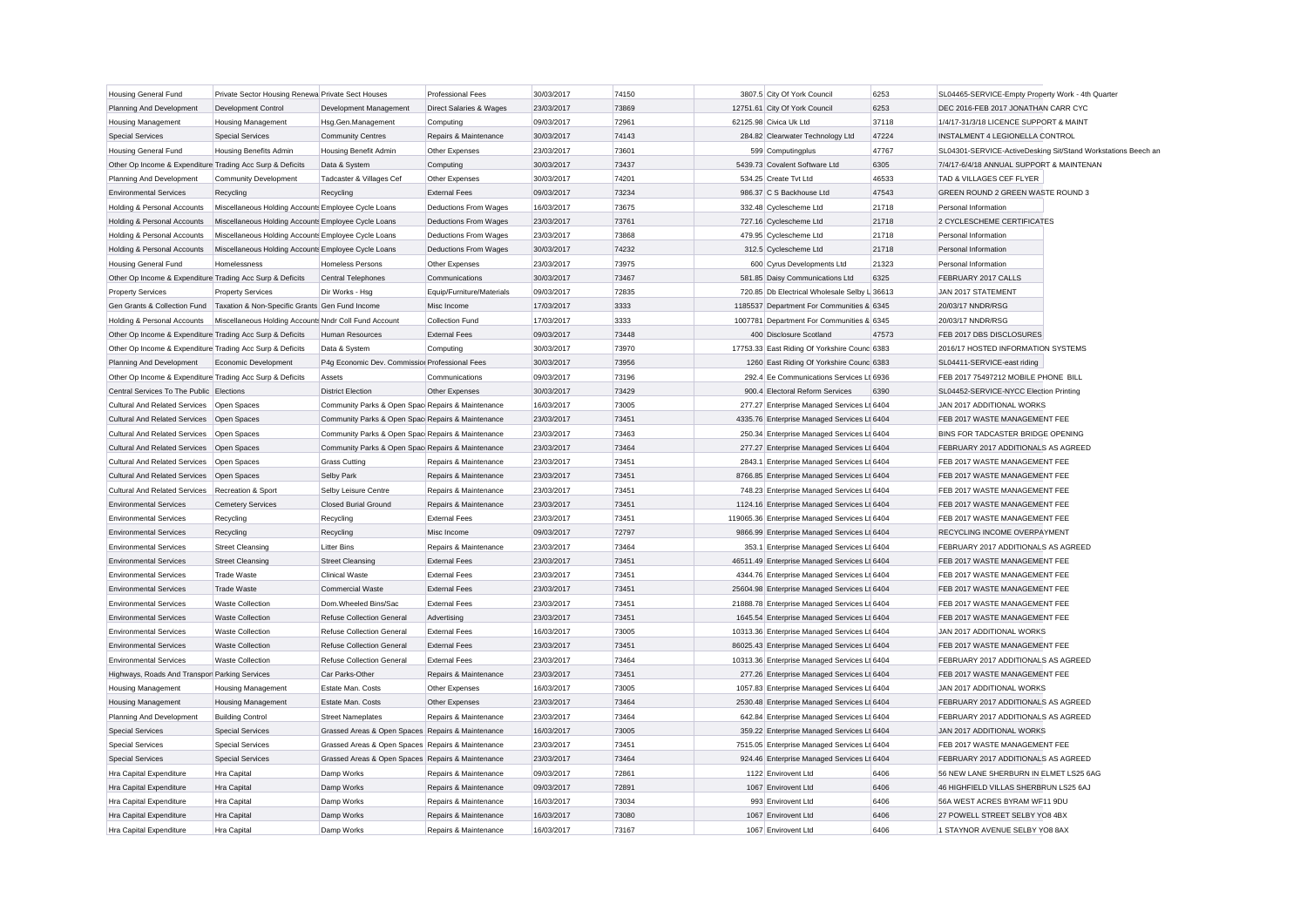| Hra Capital Expenditure                                   | Hra Capital                  | Damp Works                                          | Repairs & Maintenance                   | 23/03/2017 | 73209 | 1067 Envirovent Ltd                       | 6406  | 95B WEST ACRES BYRAM WF11 9DU            |  |
|-----------------------------------------------------------|------------------------------|-----------------------------------------------------|-----------------------------------------|------------|-------|-------------------------------------------|-------|------------------------------------------|--|
| Hra Capital Expenditure                                   | Hra Capital                  | Damp Works                                          | Repairs & Maintenance                   | 23/03/2017 | 73362 | 1067 Envirovent Ltd                       | 6406  | 87 WOODVILLE TERRACE SELBY YO8 8AL       |  |
| Hra Capital Expenditure                                   | Hra Capital                  | Damp Works                                          | Repairs & Maintenance                   | 23/03/2017 | 73409 | 569 Envirovent Ltd                        | 6406  | 61 EVERSLEY MOUNT SHERBURN LEEDS LS25 6A |  |
| Hra Capital Expenditure                                   | Hra Capital                  | Damp Works                                          | Repairs & Maintenance                   | 23/03/2017 | 73410 | 569 Envirovent Ltd                        | 6406  | 8 BEECHWOOD CLOSE SHERBURN LS25 6HT      |  |
| Hra Capital Expenditure                                   | Hra Capital                  | Damp Works                                          | Repairs & Maintenance                   | 30/03/2017 | 73427 | 1067 Envirovent Ltd                       | 6406  | 42 DARCY ROAD SELBY YO8 8BX              |  |
| Hra Capital Expenditure                                   | Hra Capital                  | Damp Works                                          | Repairs & Maintenance                   | 30/03/2017 | 73586 | 834 Envirovent Ltd                        | 6406  | 2 PROSPECT CLOSE CAMBLESFORTH YO8 8HG    |  |
| Hra Capital Expenditure                                   | Hra Capital                  | Damp Works                                          | Repairs & Maintenance                   | 30/03/2017 | 73610 | 569 Envirovent Ltd                        | 6406  | 23 CATHCART CLOSE WHITLEY DN14 OJE       |  |
| Planning And Development                                  | <b>Community Development</b> | Western Cef                                         | Other Expenses                          | 09/03/2017 | 73400 | 770 Fairburn Community Cafe               | 47977 | COMMUNITY CAFE WESTERN CEF GRANT         |  |
| <b>Property Services</b>                                  | <b>Property Services</b>     | Dir Works - Hsg                                     | Equip/Furniture/Materials               | 23/03/2017 | 73408 | 730.97 Fairfax Plant Hire                 | 6509  | FEB 2017 STATEMENT                       |  |
| <b>Housing Management</b>                                 | <b>Housing Management</b>    | Edgerton Lodge                                      | Fixtures & Fittings                     | 09/03/2017 | 72806 | 450 Firelec Ltd                           | 6447  | LODGES WEEKLY FUNCTION TESTS             |  |
| Housing Management                                        | Housing Management           | Ousegate Hostel                                     | Fixtures & Fittings                     | 09/03/2017 | 72806 | 450 Firelec Ltd                           | 6447  | LODGES WEEKLY FUNCTION TESTS             |  |
| <b>Housing Management</b>                                 | Housing Management           | Ousegate Hostel                                     | Fixtures & Fittings                     | 09/03/2017 | 72809 | 360 Firelec Ltd                           | 6447  | OUSEGATE LODGE CALL OUT                  |  |
| Planning And Development                                  | Economic Development         | Prospect Centre Mr                                  | Repairs & Maintenance                   | 30/03/2017 | 73587 | 578.75 Firelec Ltd                        | 6447  | PROSPECT CENTRE 12 MONTH SERVICE         |  |
| Planning And Development                                  | Economic Development         | The Vivars Mr                                       | Repairs & Maintenance                   | 30/03/2017 | 73587 | 578.75 Firelec Ltd                        | 6447  | PROSPECT CENTRE 12 MONTH SERVICE         |  |
| <b>Special Services</b>                                   | <b>Special Services</b>      | <b>Community Centres</b>                            | <b>Fixtures &amp; Fittings</b>          | 09/03/2017 | 72807 | 306.86 Firelec Ltd                        | 6447  | CUNLIFFE CENTRE RENEWAL OF SERVICE       |  |
| <b>Special Services</b>                                   | <b>Special Services</b>      | <b>Community Centres</b>                            | Fixtures & Fittings                     | 30/03/2017 | 73424 | 505.07 Firelec Ltd                        | 6447  | ST WILFRIDS COURT RENEWAL OF AGREEMENT   |  |
| Other Op Income & Expenditure Trading Acc Surp & Deficits |                              | Human Resources                                     | Computing                               | 30/03/2017 | 73480 | 2984 Fmp Hr Payroll Software Limited 6156 |       | annual software maintenance hr proffesio |  |
| Other Op Income & Expenditure Trading Acc Surp & Deficits |                              | Access Selby - Contact Centre                       | Rents                                   | 02/03/2017 | 73010 | 15466 Gvfm Limited                        | 27552 | 25/3/17-23/6/17 RENT & SERVICE CHARGE    |  |
| Planning And Development                                  | <b>Community Development</b> | Eastern Cef                                         | Other Expenses                          | 09/03/2017 | 73490 | 5000 Hagge Woods Trust                    | 46442 | 3 HAGGES WOOD MEADOW WEBSITE PROJECT     |  |
| Other Op Income & Expenditure Trading Acc Surp & Deficits |                              | <b>Human Resources</b>                              | Professional Fees                       | 09/03/2017 | 73425 | 308 Health Assured Ltd                    | 45157 | 4 COUNSELLING SESSIONS                   |  |
| <b>Environmental Services</b>                             | Regulatory Servics - Eh      | <b>Public Conveniences</b>                          | <b>External Fees</b>                    | 23/03/2017 | 73376 | 3787.86 Healthmatic Ltd                   | 6545  | APRIL 2017 TOILET MAINTENANCE            |  |
| Housing Management                                        | <b>Housing Management</b>    | <b>Central Heating-Gas</b>                          | Repairs & Maintenance                   | 09/03/2017 | 73438 | 21231.89 Help-Link Uk Ltd                 | 21887 | INSTALMENT 83 2014-2017 GAS CONTRACT     |  |
| Hra Capital Expenditure                                   | Hra Capital                  | <b>Central Heating Systems</b>                      | Repairs & Maintenance                   | 09/03/2017 | 73438 | 3831.31 Help-Link Uk Ltd                  | 21887 | INSTALMENT 83 2014-2017 GAS CONTRACT     |  |
| Other Op Income & Expenditure Trading Acc Surp & Deficits |                              | Housing Support & Enforcemen Other Expenses         |                                         | 09/03/2017 | 73479 | 418.89 Henriksen Ltd                      | 6555  | <b>FEBRUARY DEBTS</b>                    |  |
| <b>Housing Management</b>                                 | <b>Housing Management</b>    | Estate Man. Costs                                   | Other Expenses                          | 02/03/2017 | 73246 | 308 Hmcts                                 | 6575  | Personal Information                     |  |
| <b>Housing Management</b>                                 | <b>Housing Management</b>    | Estate Man, Costs                                   | Other Expenses                          | 02/03/2017 | 73247 | 308 Hmcts                                 | 6575  | Personal Information                     |  |
| Housing Management                                        | Housing Management           | <b>Housing Management</b>                           | <b>Legal Fees</b>                       | 23/03/2017 | 73978 | 355 Hmcts                                 | 6575  | Personal Information                     |  |
| Holding & Personal Accounts                               | <b>Control Accounts</b>      | <b>Creditors Control</b>                            | Tax Deduct On Contract Payme 09/03/2017 |            | 73442 | 508 Hm Revenue & Customs                  | 6590  | MARCH 2017 CIS DEDUCTIONS                |  |
| Hra Capital Expenditure                                   | Hra Capital                  | Void Property Repairs                               | Repairs & Maintenance                   | 02/03/2017 | 73053 | 542 Home Maintenance                      | 47112 | 23 DENISON ROAD SELBY                    |  |
| <b>Property Services</b>                                  | <b>Property Services</b>     | Dir Works - Hsg                                     | Equip/Furniture/Materials               | 16/03/2017 | 73397 | 6100.73 Howdens Joinery Ltd               | 21474 | FEB 2017 STATEMENT                       |  |
| Other Op Income & Expenditure Trading Acc Surp & Deficits |                              | <b>Policy Strategy</b>                              | <b>External Fees</b>                    | 23/03/2017 | 69861 | 358 Hqn Ltd                               | 6606  | J JENNISON/D RICHARDSON GREAT EXPECTATIO |  |
| Other Op Income & Expenditure Trading Acc Surp & Deficits |                              | Data & System                                       | Computing                               | 30/03/2017 | 73399 | 33787.01 Idox Software Ltd                | 6622  | 1/4/17-31/3/18 UNIFORM MAINTENANCE ETC   |  |
| Cultural And Related Services   Open Spaces               |                              | Community Parks & Open Spac Repairs & Maintenance   |                                         | 23/03/2017 | 73871 | 675 Inchpunch Design Limited              | 47246 | SL04059-SERVICE-Quaker Memorial Garden   |  |
| Hra Capital Expenditure                                   | Hra Capital                  | <b>Central Heating Systems</b>                      | Repairs & Maintenance                   | 23/03/2017 | 73743 | 2069.47 It Electrical (Yorkshire) Ltd     | 6652  | 18 CHURCH FENTON LANE ULLESKELF          |  |
| Hra Capital Expenditure                                   | Hra Capital                  | Damp Works                                          | Repairs & Maintenance                   | 30/03/2017 | 74206 | 309 It Electrical (Yorkshire) Ltd         | 6652  | 22 OAKLANDS CRESCENT CAMBLESFORTH        |  |
| Hra Capital Expenditure                                   | Hra Capital                  | <b>Electrical Rewires</b>                           | Repairs & Maintenance                   | 02/03/2017 | 72151 | 756.05 It Electrical (Yorkshire) Ltd      | 6652  | 11 main road temple hirst                |  |
| Hra Capital Expenditure                                   | Hra Capital                  | <b>Electrical Rewires</b>                           | Repairs & Maintenance                   | 02/03/2017 | 72645 | 1035.6 It Electrical (Yorkshire) Ltd      | 6652  | 2 THE ORCHARD THORGANBY                  |  |
| Hra Capital Expenditure                                   | Hra Capital                  | <b>Electrical Rewires</b>                           | Repairs & Maintenance                   | 02/03/2017 | 72646 | 633.85 It Electrical (Yorkshire) Ltd      | 6652  | 23 DENISON ROAD SELBY                    |  |
| Hra Capital Expenditure                                   | Hra Capital                  | <b>Electrical Rewires</b>                           | Repairs & Maintenance                   | 02/03/2017 | 72647 | 2820.34 It Electrical (Yorkshire) Ltd     | 6652  | 62 HIGHFIELD VILLAS SHERBURN IN ELMET    |  |
| Hra Capital Expenditure                                   | Hra Capital                  | <b>Electrical Rewires</b>                           | Repairs & Maintenance                   | 23/03/2017 | 73743 | 1983.14 It Electrical (Yorkshire) Ltd     | 6652  | 18 CHURCH FENTON LANE ULLESKELF          |  |
| Hra Capital Expenditure                                   | Hra Capital                  | <b>Electrical Rewires</b>                           | Repairs & Maintenance                   | 30/03/2017 | 74202 | 959.94 It Electrical (Yorkshire) Ltd      | 6652  | 50 FIRTREE CRESCENT TADCASTER            |  |
|                                                           |                              | <b>Electrical Rewires</b>                           | Repairs & Maintenance                   | 30/03/2017 | 74204 | 390.99 It Electrical (Yorkshire) Ltd      | 6652  | 83 CHARLES STREET SELBY                  |  |
| Hra Capital Expenditure<br>Hra Capital Expenditure        | Hra Capital<br>Hra Capital   | <b>Electrical Rewires</b>                           | Repairs & Maintenance                   | 30/03/2017 | 74205 | 636.7 It Electrical (Yorkshire) Ltd       | 6652  | 19 MOUNT PLEASANT WOMERSLEY              |  |
|                                                           |                              | <b>Electrical Rewires</b>                           | Repairs & Maintenance                   | 30/03/2017 | 74208 | 448 It Electrical (Yorkshire) Ltd         | 6652  | 15 ST MARYS CLOSE CARLTON                |  |
| Hra Capital Expenditure                                   | Hra Capital                  |                                                     | Repairs & Maintenance                   | 30/03/2017 | 74209 |                                           | 6652  | 2 HAROLD HICK COURT TADCASTER            |  |
| Hra Capital Expenditure                                   | Hra Capital                  | <b>Electrical Rewires</b>                           |                                         |            |       | 873.75 It Electrical (Yorkshire) Ltd      |       |                                          |  |
| Hra Capital Expenditure                                   | Hra Capital                  | Environmental Improvement Pla Repairs & Maintenance |                                         | 16/03/2017 | 71674 | 2137 It Electrical (Yorkshire) Ltd        | 6652  | PETRE AVENUE PARK                        |  |
| <b>Hra Capital Expenditure</b>                            | Hra Capital                  | Ousegate Hostel                                     | Repairs & Maintenance                   | 23/03/2017 | 73697 | 11469.52 It Electrical (Yorkshire) Ltd    | 6652  | OUSEGATE LODGE SELBY                     |  |
| Hra Capital Expenditure                                   | Hra Capital                  | <b>Ousegate Hostel</b>                              | Repairs & Maintenance                   | 23/03/2017 | 73698 | 3740.64 It Electrical (Yorkshire) Ltd     | 6652  | <b>OUSEGATE LODGE SELBY</b>              |  |
| Hra Capital Expenditure                                   | Hra Capital                  | Ousegate Hostel                                     | Repairs & Maintenance                   | 23/03/2017 | 73699 | 2612 It Electrical (Yorkshire) Ltd        | 6652  | OUSEGATE LODGE SELBY                     |  |
| Hra Capital Expenditure                                   | Hra Capital                  | Void Property Repairs                               | Repairs & Maintenance                   | 02/03/2017 | 72149 | 1013.28 It Electrical (Yorkshire) Ltd     | 6652  | 3 NEW BELMONT BROTHETON                  |  |
| Hra Capital Expenditure                                   | Hra Capital                  | Void Property Repairs                               | Repairs & Maintenance                   | 02/03/2017 | 72152 | 359.4 It Electrical (Yorkshire) Ltd       | 6652  | 94 flaxley road                          |  |
| Hra Capital Expenditure                                   | Hra Capital                  | <b>Void Property Repairs</b>                        | Repairs & Maintenance                   | 02/03/2017 | 72153 | 664.67 It Electrical (Yorkshire) Ltd      | 6652  | 21 barff view                            |  |
| Hra Capital Expenditure                                   | Hra Capital                  | Void Property Repairs                               | Repairs & Maintenance                   | 02/03/2017 | 72154 | 1150.67 It Electrical (Yorkshire) Ltd     | 6652  | 3 river view                             |  |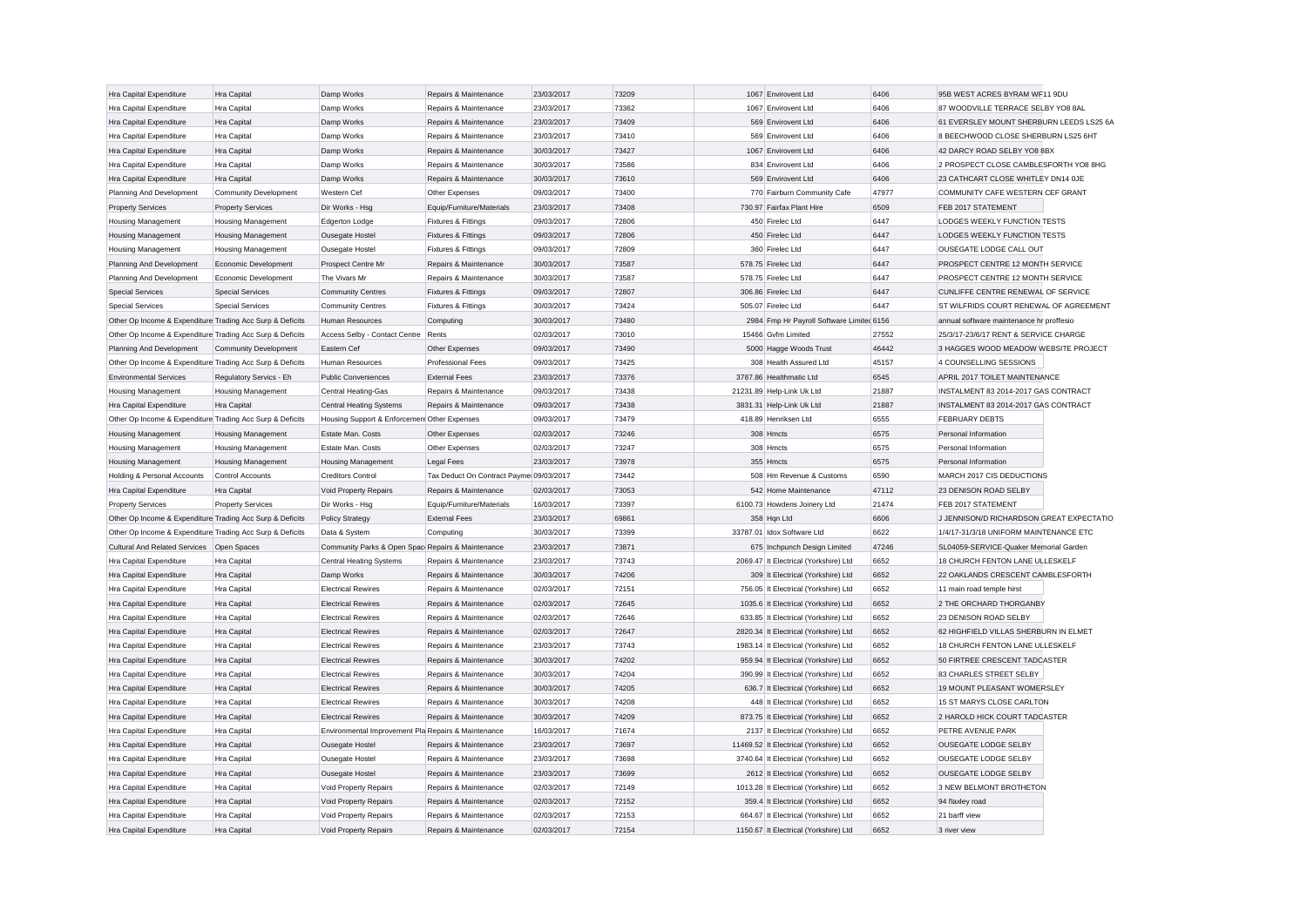| Other Op Income & Expenditure Trading Acc Surp & Deficits |                                                    | <b>Housing Tenant Services</b>                       | Printing/Stationery/Gen Exps       | 30/03/2017               | 73864 | 405 Jayex Technology Ltd                                                            | 6657  | 10/4/17-9/4/18 ANNUAL RENEWAL SOFTWARE       |                                                               |
|-----------------------------------------------------------|----------------------------------------------------|------------------------------------------------------|------------------------------------|--------------------------|-------|-------------------------------------------------------------------------------------|-------|----------------------------------------------|---------------------------------------------------------------|
| <b>Property Services</b>                                  | <b>Property Services</b>                           | Dir Works - Hsg                                      | Equip/Furniture/Materials          | 30/03/2017               | 73635 | 2294.92 Jewson Ltd                                                                  | 6662  | FEB 2017 STATEMENT                           |                                                               |
| Planning And Development                                  | <b>Development Control</b>                         | Development Management                               | <b>Professional Fees</b>           | 09/03/2017               | 73486 | 2125 Katie V Atkinson                                                               | 41708 | <b>CONSULTANCY FEES</b>                      |                                                               |
| <b>Environmental Services</b>                             | <b>Waste Collection</b>                            | <b>Refuse Collection General</b>                     | <b>External Fees</b>               | 02/03/2017               | 73201 | 649 Keepmoat Regeneration Limited 43184                                             |       | DAMAGED CAR PORT AND REPAIRS                 |                                                               |
| Hra Capital Expenditure                                   | Hra Capital                                        | Environmental Improvement Pla Repairs & Maintenance  |                                    | 16/03/2017               | 73763 | 7593.9 Keepmoat Regeneration Limited 43184                                          |       | DENE LANE TARMAC 75                          |                                                               |
| Hra Capital Expenditure                                   | Hra Capital                                        | Harold Mills Court Comm Centre Repairs & Maintenance |                                    | 30/03/2017               | 74144 | 14298.66 Keepmoat Regeneration Limited 43184                                        |       | INSTALMENT 3 FINAL HAROLD MILLS CENTRE       |                                                               |
| Hra Capital Expenditure                                   | Hra Capital                                        | Marsh Croft Flooding Costs                           | Repairs & Maintenance              | 30/03/2017               | 74219 | 18000 Keepmoat Regeneration Limited 43184                                           |       | INSTALMENT 4 MARSH CROFT FLOOD DAMAGE        |                                                               |
| Hra Capital Expenditure                                   | Hra Capital                                        | Void Property Repairs                                | Repairs & Maintenance              | 30/03/2017               | 74267 | 4077.77 Keepmoat Regeneration Limited 43184                                         |       | FAIRFAX AVENUE KNOCK THROUGH                 |                                                               |
| <b>Property Services</b>                                  | <b>Property Services</b>                           | Dir Works - Hsg                                      | <b>External Fees</b>               | 30/03/2017               | 74117 | 1179.75 Keepmoat Regeneration Limited 43184                                         |       | 2 SPRINGHILL WORKS                           |                                                               |
| Hra Capital Expenditure                                   | Hra Capital                                        | Void Property Repairs                                | Repairs & Maintenance              | 09/03/2017               | 72863 | 350 Kml Flooring Services                                                           | 6704  | 7 DARCY ROAD SELBY                           |                                                               |
| Hra Capital Expenditure                                   | Hra Capital                                        | Void Property Repairs                                | Repairs & Maintenance              | 30/03/2017               | 73968 | 350 Kml Flooring Services                                                           | 6704  | 18 CHURCH FENTON LANE ULLESKELF              |                                                               |
| <b>Property Services</b>                                  | <b>Property Services</b>                           | Dir Works - Hsg                                      | <b>External Fees</b>               | 23/03/2017               | 73692 | 350 Kml Flooring Services                                                           | 6704  | 11 PARKIN AVENUE SELBY                       |                                                               |
| Other Op Income & Expenditure Trading Acc Surp & Deficits |                                                    | Human Resources                                      | <b>Training Expenses</b>           | 23/03/2017               | 73938 | 330 Landlord Information Network L 45216                                            |       | PHONECOACH TRAINING                          |                                                               |
| Other Op Income & Expenditure Trading Acc Surp & Deficits |                                                    | <b>Human Resources</b>                               | <b>Training Expenses</b>           | 23/03/2017               | 73447 | 1250 Leeds Beckett University                                                       | 47397 |                                              | SL04373-SERVICE-Certificate of Competence in Environmental No |
| Other Op Income & Expenditure Trading Acc Surp & Deficits |                                                    | Data & System                                        | Computing                          | 16/03/2017               | 73676 | 1593.9 Lexmark lenterprise Software U 33603                                         |       | 1/1/17-31/12/17 PROTOS                       |                                                               |
| Central Services To The Public Local Tax Collection       |                                                    | Council Tax Collection                               | <b>Legal Fees</b>                  | 31/03/2017               | 3342  | 516 Liberata Uk Ltd                                                                 | 36656 | 16/02/17 CTAX SUMMONS COSTS                  |                                                               |
| Central Services To The Public Local Tax Collection       |                                                    | <b>Council Tax Collection</b>                        | <b>Legal Fees</b>                  | 31/03/2017               | 3343  | 468 Liberata Uk Ltd                                                                 | 36656 | 9/11/16 CTAX SUMMONS COSTS                   |                                                               |
| Central Services To The Public Local Tax Collection       |                                                    | <b>Council Tax Collection</b>                        | <b>Legal Fees</b>                  | 31/03/2017               | 3344  | 1002 Liberata Uk Ltd                                                                | 36656 | 1/3/17 CTAX/NNDR SUMMONS COSTS               |                                                               |
| <b>Housing Management</b>                                 | <b>Housing Management</b>                          | <b>Housing Management</b>                            | <b>Legal Fees</b>                  | 10/03/2017               | 3319  | 1300 Liberata Uk Ltd                                                                | 36656 | FEB 2017 PCOL CLAIMS                         |                                                               |
| Other Op Income & Expenditure Trading Acc Surp & Deficits |                                                    | Human Resources                                      | <b>Training Expenses</b>           | 30/03/2017               | 73496 | 1047 Lig Legal Training                                                             | 6754  | SL04386-SERVICE-LLG Weekend School           |                                                               |
| Central Services To The Public Emergency Planning         |                                                    | <b>Emergency Planning</b>                            | Other Expenses                     | 23/03/2017               | 73231 | 516.22 Lyreco Uk Ltd                                                                | 6787  | SL04320-SERVICE-Lyreco - Emergency Planning  |                                                               |
| <b>Special Services</b>                                   | <b>Special Services</b>                            | <b>Community Centres</b>                             | Printing/Stationery/Gen Exps       | 23/03/2017               | 73341 | 266.9 Lyreco Uk Ltd                                                                 | 6787  | INKJET CARTRIDGE BLACK                       |                                                               |
|                                                           |                                                    |                                                      |                                    |                          | 73188 |                                                                                     |       |                                              |                                                               |
| Planning And Development                                  | Development Control                                | Development Management                               | <b>Professional Fees</b>           | 09/03/2017<br>23/03/2017 | 73420 | 542.5 Macdonald & Company Freelan 47534<br>1067.5 Macdonald & Company Freelan 47534 |       | Personal Information<br>Personal Information |                                                               |
| Planning And Development                                  | <b>Planning Policy</b>                             | Dev. Policy Serv. (Plan Selby)                       | <b>Professional Fees</b>           |                          |       |                                                                                     |       |                                              |                                                               |
| Planning And Development                                  | <b>Planning Policy</b>                             | Dev. Policy Serv. (Plan Selby)                       | <b>Professional Fees</b>           | 23/03/2017               | 73630 | 1050 Macdonald & Company Freelan 47534                                              |       | Personal Information                         |                                                               |
| <b>Environmental Services</b>                             | <b>Waste Collection</b>                            | <b>Refuse Collection General</b>                     | <b>External Fees</b>               | 16/03/2017               | 73730 | 300 Macmillan Cancer Support                                                        | 48052 | BIN IT FOR GOOD DONATION                     |                                                               |
| <b>Environmental Services</b>                             | Regulatory Servics - Eh                            | Local Air Poll Cont                                  | <b>Professional Fees</b>           | 23/03/2017               | 73732 | 2313.1 Martin Cranfield Associates Lim 37552                                        |       | <b>INSPECTIONS KINGSPAN &amp; OPTARE</b>     |                                                               |
| Planning And Development                                  | Development Control                                | Development Management                               | Direct Salaries & Wages            | 09/03/2017               | 73169 | 1420.8 Matchtech Group (Uk) Ltd                                                     | 43334 | Personal Information                         |                                                               |
| Planning And Development                                  | Development Control                                | Development Management                               | Direct Salaries & Wages            | 16/03/2017               | 73393 | 1536 Matchtech Group (Uk) Ltd                                                       | 43334 | Personal Information                         |                                                               |
| Planning And Development                                  | <b>Development Control</b>                         | Development Management                               | <b>Direct Salaries &amp; Wages</b> | 23/03/2017               | 73865 | 1420.8 Matchtech Group (Uk) Ltd                                                     | 43334 | Personal Information                         |                                                               |
| Planning And Development                                  | <b>Development Control</b>                         | Development Management                               | Direct Salaries & Wages            | 23/03/2017               | 73866 | 1420.8 Matchtech Group (Uk) Ltd                                                     | 43334 | Personal Information                         |                                                               |
| Planning And Development                                  | Development Control                                | Development Management                               | Direct Salaries & Wages            | 30/03/2017               | 74129 | 1651.2 Matchtech Group (Uk) Ltd                                                     | 43334 | Personal Information                         |                                                               |
| Corporate And Democratic Core Corporate Management        |                                                    | <b>External Audit</b>                                | Other Expenses                     | 09/03/2017               | 73340 | 4470 Mazars Llp                                                                     | 6810  | SL04178-SERVICE-External Audit Fee 2016/17   |                                                               |
| Hra Capital Expenditure                                   | Hra Capital                                        | Damp Works                                           | Repairs & Maintenance              | 09/03/2017               | 72963 | 874.6 Michael Walsh (Plasterers) Ltd 7419                                           |       | 7 SPRINGFIELD ROAD SHERBURN                  |                                                               |
| Hra Capital Expenditure                                   | Hra Capital                                        | Damp Works                                           | Repairs & Maintenance              | 09/03/2017               | 72968 | 590 Michael Walsh (Plasterers) Ltd 7419                                             |       | 17 KITCHENER STREET SELBY                    |                                                               |
| Hra Capital Expenditure                                   | Hra Capital                                        | Void Property Repairs                                | Repairs & Maintenance              | 09/03/2017               | 72964 | 350.5 Michael Walsh (Plasterers) Ltd 7419                                           |       | 10A MANOR GARTH                              |                                                               |
| <b>Gf Capital Expenditure</b>                             | General Fund Capital                               | Selby All Weather Pitch                              | Repairs & Maintenance              | 30/03/2017               | 73965 | 9134.21 Midland Csb Ltd                                                             | 42375 | VALUATION 6 PITCH REFURBISHMENT              |                                                               |
| <b>Cultural And Related Services</b>                      | Open Spaces                                        | Community Parks & Open Spac Repairs & Maintenance    |                                    | 30/03/2017               | 74146 | 294.15 Miss J Pattison                                                              | 48089 | VEHICLE RECOVERY & WINDSCREEN REPAIRS        |                                                               |
| <b>Environmental Services</b>                             | Regulatory Servics - Eh                            | Pest Control                                         | <b>External Fees</b>               | 30/03/2017               | 73497 | 1318.58 M J Backhouse Pest Control                                                  | 6097  | MARCH 2017 RATS IN DOMESTIC JOBS             |                                                               |
| <b>Property Services</b>                                  | <b>Property Services</b>                           | Dir Works - Hsg                                      | Equip/Furniture/Materials          | 16/03/2017               | 73396 | 576.45 Mkm Building Supplies Ltd                                                    | 21210 | FEB 2017 STATEMENT                           |                                                               |
| <b>Housing General Fund</b>                               | Homelessness                                       | Homeless Persons                                     | Other Expenses                     | 02/03/2017               | 73249 | 480 Personal Information                                                            | 47942 | Personal Information                         |                                                               |
| <b>Housing General Fund</b>                               | Homelessness                                       | <b>Homeless Persons</b>                              | Other Expenses                     | 23/03/2017               | 73952 | 300 Personal Information                                                            | 48078 | Personal Information                         |                                                               |
| Holding & Personal Accounts                               | Miscellaneous Holding Accounts Rent Payers Account |                                                      | <b>Rent Refunds</b>                | 02/03/2017               | 73227 | 295.51 Personal Information                                                         | 47932 | 4 NORMANDY CLOSE SELBY YO8 4YH               |                                                               |
| <b>Housing General Fund</b>                               | Homelessness                                       | <b>Homeless Persons</b>                              | Other Expenses                     | 23/03/2017               | 73926 | 350 Personal Information                                                            | 48068 | Personal Information                         |                                                               |
| Holding & Personal Accounts                               | Miscellaneous Holding Accounts Rent Payers Account |                                                      | Rent Refunds                       | 16/03/2017               | 73733 | 663.41 Personal Information                                                         | 48053 | 8 GARTH CLOSE WISTOW SELBY YO8 3XF           |                                                               |
| <b>Housing General Fund</b>                               | Homelessness                                       | <b>Homeless Persons</b>                              | Other Expenses                     | 16/03/2017               | 73729 | 358 Personal Information                                                            | 47198 | Personal Information                         |                                                               |
| Holding & Personal Accounts                               | Miscellaneous Holding Accounts Rent Payers Account |                                                      | <b>Rent Refunds</b>                | 23/03/2017               | 73947 | 780.61 Personal Information                                                         | 41822 | 11 THE CLOSE TOWTON LS24 9PD                 |                                                               |
| Planning And Development                                  | Development Control                                | Development Management                               | <b>Professional Fees</b>           | 09/03/2017               | 73485 | 2700 Personal Information                                                           | 47970 | Personal Information                         |                                                               |
| Holding & Personal Accounts                               | Miscellaneous Holding Accounts Rent Payers Account |                                                      | <b>Rent Refunds</b>                | 30/03/2017               | 74222 | 1082.56 Personal Information                                                        | 22601 | 17 HOLLYWOOD SELBY YO8 4YB                   |                                                               |
| <b>Housing Management</b>                                 | <b>Housing Management</b>                          | Cash Incentive Schem                                 | Other Expenses                     | 09/03/2017               | 73483 | 306.86 Personal Information                                                         | 48008 | TNTS INCENTIVE SCHEME LORDSHIP LANE          |                                                               |
| Holding & Personal Accounts                               | Miscellaneous Holding Accounts Rent Payers Account |                                                      | Rent Refunds                       | 23/03/2017               | 73948 | 1421.52 Personal Information                                                        | 48075 | 34 FIRTREE CRESCENT TADCASTER LS24 9HY       |                                                               |
| Corporate And Democratic Core Corporate Management        |                                                    | Customer & Community Project Direct Salaries & Wages |                                    | 02/03/2017               | 73203 | 1890 Mrs K Frost                                                                    | 45524 | FEBRUARY 2017 CONSUTLANCY FEES               |                                                               |
| Corporate And Democratic Core Corporate Management        |                                                    | Customer & Community Project Direct Salaries & Wages |                                    | 23/03/2017               | 73925 | 2160 Mrs K Frost                                                                    | 45524 | FEB/MARCH 2017 CONSULTANCY FEE               |                                                               |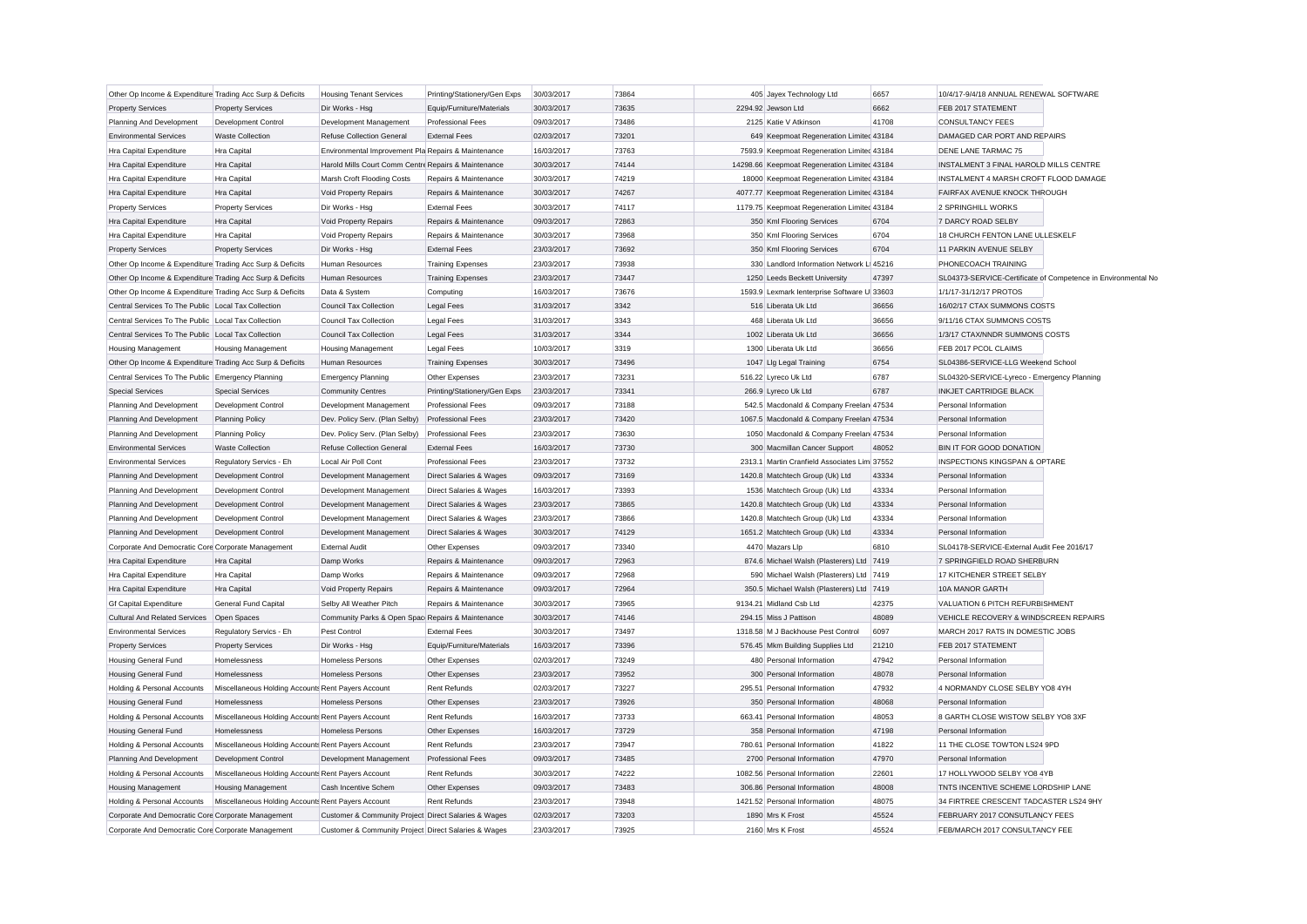| Holding & Personal Accounts                               | Miscellaneous Holding Accounts Rent Payers Account         |                                                     | <b>Rent Refunds</b>          | 23/03/2017               | 73944          | 389.4 Personal Information                                 | 48072          | 16 DARCY COURT SELBY YO8 8DY                                           |                                                               |
|-----------------------------------------------------------|------------------------------------------------------------|-----------------------------------------------------|------------------------------|--------------------------|----------------|------------------------------------------------------------|----------------|------------------------------------------------------------------------|---------------------------------------------------------------|
| Holding & Personal Accounts                               | Miscellaneous Holding Accounts Rent Payers Account         |                                                     | <b>Rent Refunds</b>          | 23/03/2017               | 73946          | 1965.48 Personal Information                               | 48074          | 3A TOPSTONE CLOSE BURTON SALMON LS25 5JT                               |                                                               |
| Holding & Personal Accounts                               | Miscellaneous Holding Accounts Rent Payers Account         |                                                     | <b>Rent Refunds</b>          | 02/03/2017               | 73226          | 255.84 Personal Information                                | 47931          | 7 MILL LANE STUTTON TAD LS24 9BT                                       |                                                               |
| Holding & Personal Accounts                               | Miscellaneous Holding Accounts Rent Payers Account         |                                                     | <b>Rent Refunds</b>          | 30/03/2017               | 74221          | 511.05 Personal Information                                | 48108          | 32 FIELD DRIVE TADCASTER LS24 8BD                                      |                                                               |
| <b>Environmental Services</b>                             | Regulatory Servics - Eh                                    | Great Heck Site Clearance                           | <b>Legal Fees</b>            | 23/03/2017               | 73953          | 350 Personal Information                                   | 46154          | Personal Information                                                   |                                                               |
| Holding & Personal Accounts                               | Miscellaneous Holding Accounts Rent Payers Account         |                                                     | <b>Rent Refunds</b>          | 23/03/2017               | 73945          | 436.2 Personal Information                                 | 48073          | 1 BEECH GROVE SHERBURN LS25 6ED                                        |                                                               |
| Hra Capital Expenditure                                   | Hra Capital                                                | Void Property Repairs                               | Repairs & Maintenance        | 23/03/2017               | 73411          | 360 Mytum & Selby Waste Recycling 6843                     |                | SHERBURN IN ELMET                                                      |                                                               |
| <b>Environmental Services</b>                             | Regulatory Servics - Eh                                    | Dog Warden                                          | Other Expenses               | 17/03/2017               | 73605          | 500 Nationwide Crash Repair Centre 48021                   |                | DOG WARDEN VAN REPAIRS                                                 |                                                               |
| Central Services To The Public Local Tax Collection       |                                                            | Council Tax Collection                              | Computing                    | 16/03/2017               | 73602          | 473.01 Neopost Ltd                                         | 6867           | 25/1/17-24/4/17 STATION SYSTEM MAINTENAN                               |                                                               |
| Central Services To The Public Local Tax Collection       |                                                            | Council Tax Collection                              | Computing                    | 30/03/2017               | 73941          | 473.01 Neopost Ltd                                         | 6867           | 25/4/17-24/7/17 MAINTENANCE ENVELOPER                                  |                                                               |
| Hra Capital Expenditure                                   | Hra Capital                                                | Housing Development Schemes External Fees           |                              | 16/03/2017               | 73626          | 4699 Northern Powergrid (Yorkshire)                        | 33581          |                                                                        | SL04398-SERVICE-Disconnection of supply 7 - 35 Byram Park Roa |
| Other Op Income & Expenditure Trading Acc Surp & Deficits |                                                            | Data & System                                       | Computing                    | 23/03/2017               | 73377          | 552.01 Northgate Information Solutions 6890                |                | 1/4/17-31/3/18 IB/ESA                                                  |                                                               |
| Other Op Income & Expenditure Trading Acc Surp & Deficits |                                                            | Data & System                                       | Computing                    | 23/03/2017               | 73378          | 16891.21 Northgate Information Solutions 6890              |                | 1/4/17-31/3/18 INFO@WORK ANNUAL SUPPORT                                |                                                               |
| Other Op Income & Expenditure Trading Acc Surp & Deficits |                                                            | Data & System                                       | Computing                    | 23/03/2017               | 73379          | 14784.8 Northgate Information Solutions 6890               |                | 1/4/17-31/3/18 INFO@WORK ANNUAL SOFTWARE                               |                                                               |
| Other Op Income & Expenditure Trading Acc Surp & Deficits |                                                            | Data & System                                       | Computing                    | 23/03/2017               | 73380          | 601.98 Northgate Information Solutions 6890                |                | 1/4/17-31/3/18 PARIS WEB SERVICES                                      |                                                               |
| Other Op Income & Expenditure Trading Acc Surp & Deficits |                                                            | Data & System                                       | Computing                    | 23/03/2017               | 73381          | 6128.47 Northgate Information Solutions 6890               |                | 1/4/17-31/3/18 LOCAL HSG ALLOWANCE SOFTW                               |                                                               |
| Other Op Income & Expenditure Trading Acc Surp & Deficits |                                                            | Data & System                                       | Computing                    | 23/03/2017               | 73382          | 591.47 Northgate Information Solutions 6890                |                | 1/4/17-31/3/18 PARIS CVC/AVS MODULE                                    |                                                               |
| Other Op Income & Expenditure Trading Acc Surp & Deficits |                                                            | Data & System                                       | Computing                    | 23/03/2017               | 73383          | 321.1 Northgate Information Solutions 6890                 |                | 1/4/17-31/3/18 SCAN APPLICATION                                        |                                                               |
| Central Services To The Public Local Land Charges         |                                                            | <b>Land Charges</b>                                 | <b>External Fees</b>         | 23/03/2017               | 73624          | 2030.2 North Yorkshire County Council 6902                 |                | LOCAL LAND CHARGE SEARCHES TO JANUARY 17                               |                                                               |
| Central Services To The Public Local Land Charges         |                                                            | <b>Land Charges</b>                                 | <b>External Fees</b>         | 23/03/2017               | 73910          | 1942.4 North Yorkshire County Council 6902                 |                | FEB 2017 LAND CHARGE SEARCHES                                          |                                                               |
| Corporate And Democratic Core Corporate Management        |                                                            | Customer & Community Project Other Expenses         |                              | 02/03/2017               | 72999          | 1686.15 North Yorkshire County Council 6902                |                | FEASABILITY STUDIES FOR OPTIONS 1-7                                    |                                                               |
| Corporate And Democratic Core Corporate Management        |                                                            | Customer & Community Project Other Expenses         |                              | 30/03/2017               | 74236          | 14272 North Yorkshire County Council 6902                  |                | SL04454-SERVICE-Project Manager - CPC Salary (16-17)                   |                                                               |
| <b>Environmental Services</b>                             | <b>Trade Waste</b>                                         | <b>Commercial Waste</b>                             | <b>External Fees</b>         | 23/03/2017               | 73911          | 12291.9 North Yorkshire County Council 6902                |                | JAN 2017 COMMERCIAL WASTE CLAIM                                        |                                                               |
| <b>Environmental Services</b>                             | <b>Trade Waste</b>                                         | <b>Commercial Waste</b>                             | <b>External Fees</b>         | 30/03/2017               | 74168          | 12292.11 North Yorkshire County Council 6902               |                | NOV 2016 COMMERCIAL WASTE CLAIM                                        |                                                               |
| <b>Environmental Services</b>                             | <b>Trade Waste</b>                                         | Commercial Waste                                    | <b>External Fees</b>         | 30/03/2017               | 74169          | 14794.62 North Yorkshire County Council 6902               |                | DEC 2016 COMMERCIAL WASTE CLAIM                                        |                                                               |
| <b>Gf Capital Expenditure</b>                             | General Fund Capital                                       | Police Co-Location Project                          | Communications               | 30/03/2017               | 73858          | 1548 North Yorkshire County Council 6902                   |                |                                                                        | SL04349-SERVICE-Works as per Primary Tech quote #007179 plus  |
| Holding & Personal Accounts                               | Miscellaneous Holding Accounts C. Tax Payers Coll Fund Acc |                                                     | Appropriation                | 29/03/2017               | 74213          | 348377.61 North Yorkshire County Council 32208             |                | 2015/16 SURPLUS 2ND INSTALMENT                                         |                                                               |
| Holding & Personal Accounts                               | Miscellaneous Holding Accounts C. Tax Payers Coll Fund Acc |                                                     | Nycc Precept                 | 15/03/2017               | 73752          | 3135656 North Yorkshire County Council 32208               |                | 17/03/17 PRECEPT INSTALMENT                                            |                                                               |
| Holding & Personal Accounts                               | Miscellaneous Holding Accounts Nndr Payers Coll Fund (Old) |                                                     | Nndr Pool Contribution       | 16/03/2017               | 73650          | 181397 North Yorkshire County Council 32208                |                | 20/03/17 RETAINED BUSINESS RATES                                       |                                                               |
| <b>Housing Management</b>                                 | <b>Housing Management</b>                                  | <b>Tenant Participation</b>                         | Other Expenses               | 02/03/2017               | 73197          | 350 North Yorkshire County Council 6902                    |                | NOV-DEC 2017 OPEN DOOR NEWSLETTER                                      |                                                               |
| <b>Housing Management</b>                                 | <b>Housing Management</b>                                  | <b>Tenant Participation</b>                         | Other Expenses               | 23/03/2017               | 73859          | 350 North Yorkshire County Council 6902                    |                | JAN/FEB 2017 OPEN DOOR MAGAZINE                                        |                                                               |
| Hra Capital Expenditure                                   | Hra Capital                                                | Environmental Improvement Pla Repairs & Maintenance |                              | 30/03/2017               | 73625          | 3760.24 North Yorkshire County Council 6902                |                | REPLACEMENT OF 3 CONCRETE STREET LIGHTIN                               |                                                               |
| Other Op Income & Expenditure Trading Acc Surp & Deficits |                                                            | <b>Central Telephones</b>                           | Communications               | 09/03/2017               | 73243          | 4693.77 North Yorkshire County Council 6902                |                | APR-DEC 2016 TELEPHONE CHARGES                                         |                                                               |
| Other Op Income & Expenditure Trading Acc Surp & Deficits |                                                            | Finance                                             | <b>External Fees</b>         | 30/03/2017               | 74167          | 254091.05 North Yorkshire County Council 6902              |                | 2016/17 ANNUAL FEE FINANCIAL MANAGEMENT                                |                                                               |
| Other Op Income & Expenditure Trading Acc Surp & Deficits |                                                            | <b>Human Resources</b>                              | <b>External Fees</b>         | 09/03/2017               | 73003          | 6204 North Yorkshire County Council 6902                   |                | HR ADVISORY SERVICE BESPOKE WORK 16/17                                 |                                                               |
| Other Op Income & Expenditure Trading Acc Surp & Deficits |                                                            | <b>Human Resources</b>                              | <b>External Fees</b>         | 30/03/2017               | 72770          | 14143.02 North Yorkshire County Council 6902               |                | NYCC PAYROLL SERVICES 2016/17                                          |                                                               |
| Other Op Income & Expenditure Trading Acc Surp & Deficits |                                                            | <b>Human Resources</b>                              | Printing/Stationery/Gen Exps | 30/03/2017               | 73584          | 300 North Yorkshire County Council 6902                    |                | ACCESS FEE BENEFITS FRAMEWORK ANNUAL                                   |                                                               |
| Other Op Income & Expenditure Trading Acc Surp & Deficits |                                                            | lct                                                 | Partnership Arrangements     | 09/03/2017               | 73403          | 73562 North Yorkshire County Council 45902                 |                | SL04365-SERVICE-NYCC IT Support Contract Q3 and Q4                     |                                                               |
| Other Op Income & Expenditure Trading Acc Surp & Deficits |                                                            | Marketing & Comms                                   | Other Expenses               | 23/03/2017               | 73860          | 350 North Yorkshire County Council 6902                    |                | ARTWORK FOR BUDGET DOCUMENT                                            |                                                               |
| Other Op Income & Expenditure Trading Acc Surp & Deficits |                                                            | Marketing & Comms                                   | Other Expenses               | 30/03/2017               | 73861          | 350 North Yorkshire County Council 6902                    |                | SL04296-SERVICE-Citizenlink design spring 2017                         |                                                               |
| Planning And Development                                  | <b>Development Control</b>                                 | Development Management                              | Advertising                  | 09/03/2017               | 72589          | 4448.14 North Yorkshire County Council 6902                |                | OCT/NOV/DEC 2016 PRESS NOTICES                                         |                                                               |
| Planning And Development                                  | Development Control                                        | Development Management                              | <b>Professional Fees</b>     | 23/03/2017               | 71713          | 522 North Yorkshire County Council NYCC10                  |                | SL04212-SERVICE-Printing for Sherburn Inquiry                          |                                                               |
| Planning And Development                                  | <b>Planning Policy</b>                                     | Dev. Policy Serv. (Plan Selby)                      | <b>Professional Fees</b>     | 09/03/2017               | 73450          | 311 North Yorkshire County Council 6902                    |                | YORK & NY, ER & HULL SPATIAL FRAMEWORK                                 |                                                               |
| Holding & Personal Accounts                               | Miscellaneous Holding Accounts C. Tax Payers Coll Fund Acc |                                                     | Appropriation                | 29/03/2017               | 74214          | 20457.01 North Yorkshire Fire & Rescue 32207               |                | 31/03/17 2016/17 SURPLUS 2NDI NSTALMENT                                |                                                               |
| Holding & Personal Accounts                               | Miscellaneous Holding Accounts C. Tax Payers Coll Fund Acc |                                                     | Nyfra Precept                | 15/03/2017               | 73753          | 180590 North Yorkshire Fire & Rescue                       | 32207          | 17/03/17 PRECEPT INSTALMENT                                            |                                                               |
|                                                           |                                                            |                                                     | Nndr Pool Contribution       | 16/03/2017               | 73651          | 20153 North Yorkshire Fire & Rescue                        | 32207          |                                                                        |                                                               |
| Holding & Personal Accounts                               | Miscellaneous Holding Accounts Nndr Payers Coll Fund (Old) |                                                     |                              |                          |                |                                                            |                | 20/03/17 RETAINED BUSINESS RATES                                       |                                                               |
| Holding & Personal Accounts                               | Miscellaneous Holding Accounts C. Tax Payers Coll Fund Acc |                                                     | Appropriation                | 29/03/2017<br>15/03/2017 | 74215<br>73754 | 67386.72 North Yorkshire Pcc<br>594860 North Yorkshire Pcc | 32209<br>32209 | 31/03/17 2015/16 SURPLUS 2ND INSTALMENT<br>17/03/17 PRECEPT INSTALMENT |                                                               |
| Holding & Personal Accounts                               | Miscellaneous Holding Accounts C. Tax Payers Coll Fund Acc |                                                     | Nypa Precept                 |                          |                |                                                            |                |                                                                        |                                                               |
| Hra Other                                                 | Hra Other I&E                                              | Pension Past Service Adjust                         | <b>Pension Costs</b>         | 23/03/2017               | 73649          | 2347750 North Yorkshire Pension Fund                       | 6899           | DEFICIT PAYMENT TRIENNIAL VALUATION @31/                               |                                                               |
| Planning And Development                                  | Economic Development                                       | Prospect Centre Mr                                  | <b>Energy Costs</b>          | 09/03/2017               | 73482          | 392.63 Npower Ltd                                          | 6917           | 1/10/16-31/12/16 PROSPECT CENTRE                                       |                                                               |
| Planning And Development                                  | Economic Development                                       | The Vivars Mr                                       | <b>Energy Costs</b>          | 23/03/2017               | 73704          | 654.49 Npower Ltd                                          | 6917           | 1/10/16-31/12/16 VIVARS COMMUNAL AREA                                  |                                                               |
| <b>Special Services</b>                                   | <b>Special Services</b>                                    | <b>Community Centres</b>                            | <b>Energy Costs</b>          | 23/03/2017               | 73706          | 914.6 Npower Ltd                                           | 6917           | 2/12/16-28/2/17 LBH COURT                                              |                                                               |
| <b>Special Services</b>                                   | <b>Special Services</b>                                    | <b>Community Centres</b>                            | <b>Energy Costs</b>          | 23/03/2017               | 73710          | 258.25 Noower Ltd                                          | 6917           | 1/12/16-31/1/17 CALCARIA HOUSE                                         |                                                               |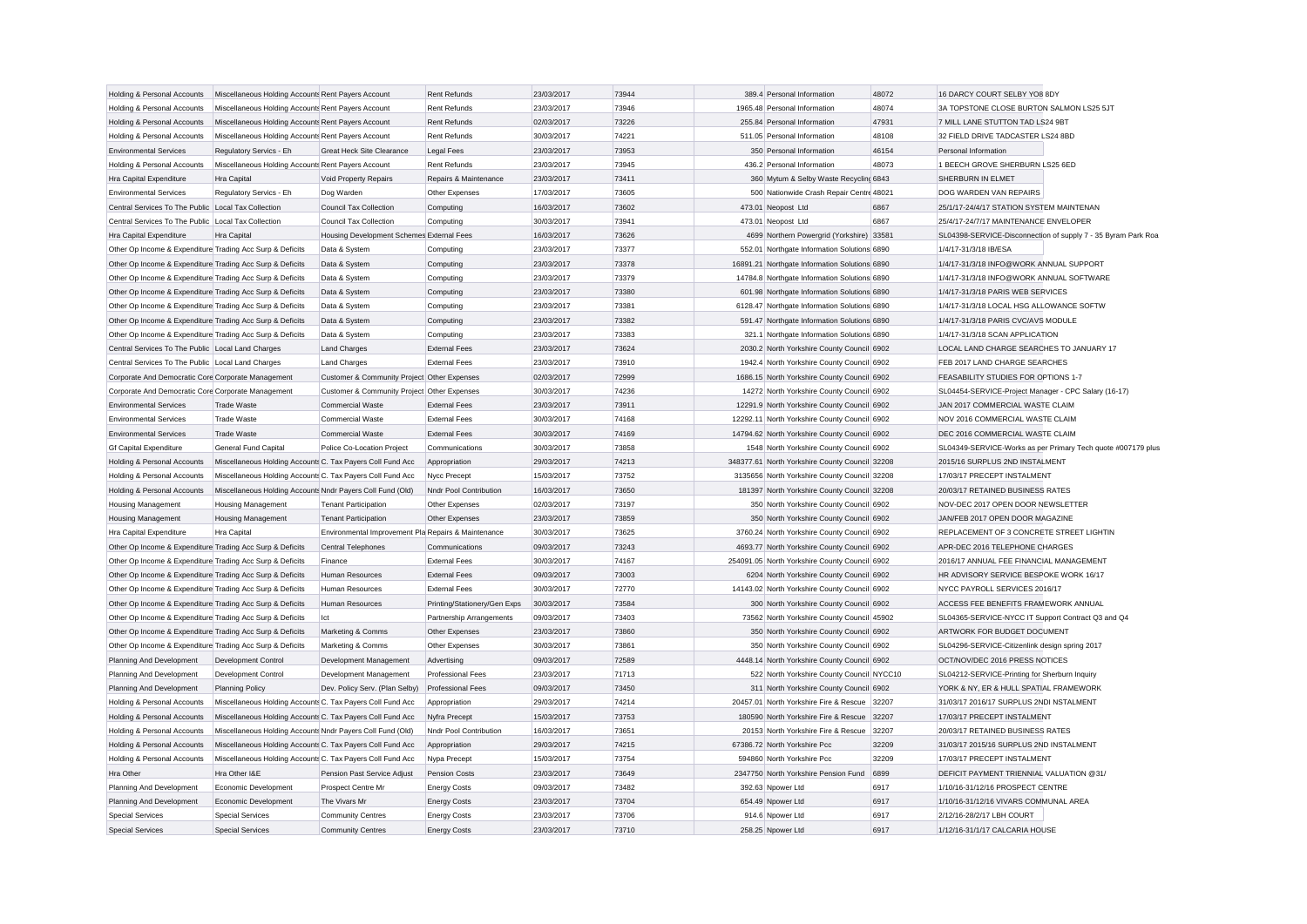| <b>Special Services</b>                                   | <b>Special Services</b>          | <b>Community Centres</b>                        | <b>Energy Costs</b>                                                     | 23/03/2017 | 73728 | 565.83 Npower Ltd                             | 6917  | 23/12/16-28/2/17 HAROLD MILLS CENTRE                     |
|-----------------------------------------------------------|----------------------------------|-------------------------------------------------|-------------------------------------------------------------------------|------------|-------|-----------------------------------------------|-------|----------------------------------------------------------|
| <b>Special Services</b>                                   | <b>Special Services</b>          | <b>Community Centres</b>                        | <b>Energy Costs</b>                                                     | 30/03/2017 | 73705 | 1060.3 Npower Ltd                             | 6917  | 1/12/16-28/2/17 ANNE SHARPE CENTRE                       |
| Hra Capital Expenditure                                   | Hra Capital                      | Phase 1 Hsg Dev Byram / Egg 1 Professional Fees |                                                                         | 23/03/2017 | 73878 | 3115.45 Nps Leeds Limited                     | 46727 | ST EDWARDS CLOSE                                         |
| Hra Capital Expenditure                                   | <b>Hra Capital</b>               | Phase 1 Hsg Dev Byram / Egg 1 Professional Fees |                                                                         | 23/03/2017 | 73879 | 2532.59 Nps Leeds Limited                     | 46727 | WESTFIELD VIEW DEVELOPMENT                               |
| Hra Capital Expenditure                                   | Hra Capital                      | Phase 1 Hsg Dev Byram / Egg 1 Professional Fees |                                                                         | 23/03/2017 | 73880 | 2413.45 Nps Leeds Limited                     | 46727 | WESTFIELD GARTH DEVELOPMENT                              |
| <b>Environmental Services</b>                             | Regulatory Servics - Eh          | Food Safety Enforcement                         | Other Expenses                                                          | 02/03/2017 | 73219 | 910 Personal Information                      | 31130 | 26 FOOD INSPECTIONS CARRIED OUT                          |
| Other Op Income & Expenditure Trading Acc Surp & Deficits |                                  | <b>Environmental Health</b>                     | Direct Salaries & Wages                                                 | 30/03/2017 | 74233 | 280 Personal Information                      | 31130 | 8 FOOD INSPECTIONS CARRIED OUT                           |
| Other Op Income & Expenditure Trading Acc Surp & Deficits |                                  | Ict                                             | Computing                                                               | 23/03/2017 | 71449 | 8737.19 Nynet Ltd                             | 6924  | QUARTERLY RENT OF CIVIC AND ACCESS                       |
| Other Op Income & Expenditure Trading Acc Surp & Deficits |                                  | Ict                                             | Computing                                                               | 30/03/2017 | 73892 | 1787.55 One Source It Limited                 | 45837 | SL04413-SERVICE-server hardware maintenance 2017/18      |
| <b>Housing General Fund</b>                               | <b>Housing Strategy</b>          | P4g Strategic Dev Sites                         | Other Expenses                                                          | 30/03/2017 | 74220 | 19616.67 Ove Arup & Partners Ltd              | 44147 | MARCH 2017 SELBY ECONOMIC DEVELOPMENT                    |
| <b>Housing General Fund</b>                               | <b>Housing Strategy</b>          | P4g Strategic Dev Sites                         | Professional Fees                                                       | 30/03/2017 | 73674 | 19616.67 Ove Arup & Partners Ltd              | 44147 | FEB 2017 ECONOMIC DEVELOPMENT                            |
| <b>Housing Management</b>                                 | <b>Housing Management</b>        | Asbestos Surveying                              | Repairs & Maintenance                                                   | 16/03/2017 | 73731 | 333.85 Owan Ltd                               | 6943  | FEB 2017 QUANTITY SURVEYING                              |
| Hra Capital Expenditure                                   | Hra Capital                      | <b>Central Heating Systems</b>                  | Repairs & Maintenance                                                   | 16/03/2017 | 73731 | 1699.6 Owan Ltd                               | 6943  | FEB 2017 QUANTITY SURVEYING                              |
| Hra Capital Expenditure                                   | <b>Hra</b> Capital               | Housing Development Schemes External Fees       |                                                                         | 16/03/2017 | 73731 | 728.4 Owan Ltd                                | 6943  | FEB 2017 QUANTITY SURVEYING                              |
| <b>Housing General Fund</b>                               | Homelessness                     | <b>Homeless Persons</b>                         | Other Expenses                                                          | 23/03/2017 | 73927 | 1175 Personal Information                     | 48069 | Personal Information                                     |
| Hra Capital Expenditure                                   | <b>Hra Capital</b>               | <b>Garage Sites</b>                             | Repairs & Maintenance                                                   | 02/03/2017 | 72995 | 260 Paul Harrison                             | 6531  | 12 RAILWAY COTTAGES SOUTH MILFORD                        |
| Hra Capital Expenditure                                   | Hra Capital                      | <b>Garage Sites</b>                             | Repairs & Maintenance                                                   | 16/03/2017 | 73413 | 470 Paul Harrison                             | 6531  | 57 WINDMILL RISE TADCASTER                               |
| <b>Property Services</b>                                  | <b>Property Services</b>         | Dir Works - Hsg                                 | <b>External Fees</b>                                                    | 16/03/2017 | 73473 | 310 Paul Harrison                             | 6531  | 42 BRICKLEY CLOSE                                        |
| Housing General Fund                                      | <b>Housing Strategy</b>          | P4g Strategic Dev Sites                         | <b>Professional Fees</b>                                                | 16/03/2017 | 73690 | 2565 Paul L Evans                             | 48035 | <b>OLYMPIA PARK</b>                                      |
| Planning And Development                                  | Development Control              | Development Management                          | Central Establishment Charges 23/03/2017                                |            | 73372 | 792 Pell Frischmann Consultants Ltd 42174     |       | SL04346-SERVICE-Review of report on remediation measures |
| Planning And Development                                  | <b>Planning Policy</b>           | Dev. Policy Serv. (Plan Selby)                  | <b>Professional Fees</b>                                                | 16/03/2017 | 73177 | 4500 Peter Brett Associates Llp               | 34880 | SL04256-SERVICE-peer review for housing and employment   |
| <b>Housing General Fund</b>                               | <b>Housing Benefits Payments</b> | <b>Rent Rebate</b>                              | <b>Housing Benefits</b>                                                 | 23/03/2017 | 73928 | 635.59 Preston City Council                   | 48070 | 30489044 HBO                                             |
| Hra Capital Expenditure                                   | Hra Capital                      | <b>Central Heating Systems</b>                  | Repairs & Maintenance                                                   | 02/03/2017 | 73250 | 10469.44 Pts Plumbing Trade Supplies          | 34513 | SELBY HEATING SCHEME 1                                   |
| Hra Other                                                 | Financing & Invest Inc & Exp     | <b>External Interest Payable</b>                | Other Expenses                                                          | 17/03/2017 | 3331  | 879077.5 Public Works Loan Board              | 7017  | 28/03/17 500524-500535 INTEREST                          |
| Hra Other                                                 | Financing & Invest Inc & Exp     | <b>External Interest Payable</b>                | Other Expenses                                                          | 17/03/2017 | 3332  | 41875 Public Works Loan Board                 | 7017  | 31/03/17 478159 INTEREST                                 |
| <b>Special Services</b>                                   | <b>Special Services</b>          | General Maintenance                             | <b>External Fees</b>                                                    | 16/03/2017 | 73092 | 261 R A Dalton                                | 6326  | PROSPECT PLACE                                           |
| <b>Special Services</b>                                   | <b>Special Services</b>          | General Maintenance                             | <b>External Fees</b>                                                    | 23/03/2017 | 73368 | 287.5 R A Dalton                              | 6326  | 8 PARK LANE DN14 0EP                                     |
| <b>Special Services</b>                                   | <b>Special Services</b>          | <b>Pumping Stations</b>                         | Repairs & Maintenance                                                   | 23/03/2017 | 73370 | 575 R A Dalton                                | 6326  | <b>ROE LANE</b>                                          |
| <b>Special Services</b>                                   | <b>Special Services</b>          | <b>Pumping Stations</b>                         | Repairs & Maintenance                                                   | 23/03/2017 | 73388 | 2710.95 R A Dalton                            | 6326  | <b>LABURNUM GROVE</b>                                    |
| Other Op Income & Expenditure Trading Acc Surp & Deficits |                                  | lct                                             | <b>Professional Fees</b>                                                | 23/03/2017 | 73236 | 916.75 Razorblue Ltd                          | 27684 | APRIL 2017 MANAGED IT INFRASTRUCTURE                     |
| Other Op Income & Expenditure Trading Acc Surp & Deficits |                                  | Ict                                             | <b>Professional Fees</b>                                                | 30/03/2017 | 73502 | 435 Razorblue Ltd                             | 27684 | 9/4/17-8/4/20 SSL CERTIFICATE                            |
| Other Op Income & Expenditure Trading Acc Surp & Deficits |                                  | Ict                                             | Professional Fees                                                       | 30/03/2017 | 73870 | 488 Razorblue Ltd                             | 27684 | SL04444-SERVICE-Managed IT for infrastructure 2017/18    |
| <b>Environmental Services</b>                             | Recycling                        | Recycling                                       | <b>External Fees</b>                                                    | 23/03/2017 | 73924 | 350 Recarton Uk Ltd                           | 48050 | SL04436-SERVICE-Relocation of carton bank                |
| Hra Capital Expenditure                                   | Hra Capital                      |                                                 | Phase 1 Hsg Dev Byram / Egg 1 Contractor - New Build/ Refurb 09/03/2017 |            | 73392 | 239100.34 R H Fullwood & Co Ltd               | 6468  | INSTALMENT NO 3 15 DWELLINGS                             |
| Planning And Development                                  | <b>Community Development</b>     | Eastern Cef                                     | Other Expenses                                                          | 09/03/2017 | 73489 | 7500 Riccall & District Resilience Plar 48009 |       | RESILIENCE PLAN PROJECT CEF GRANT                        |
| Other Op Income & Expenditure Trading Acc Surp & Deficits |                                  | Marketing & Comms                               | Other Expenses                                                          | 02/03/2017 | 73202 | 275 Richard Jemison Photographer 44550        |       | PHOTOGRAPHS PROFESSIONAL SERVICE                         |
| Other Op Income & Expenditure Trading Acc Surp & Deficits |                                  | Marketing & Comms                               | Other Expenses                                                          | 23/03/2017 | 73891 | 350 Richard Jemison Photographer 44550        |       | <b>PROFESSIONAL SERVICES</b>                             |
| Hra Capital Expenditure                                   | Hra Capital                      | <b>Central Heating Systems</b>                  | Repairs & Maintenance                                                   | 23/03/2017 | 73244 | 4691.11 R N E Electrical Contractors          | 7081  | <b>VOIDS ELECTRICAL WORKS</b>                            |
| Hra Capital Expenditure                                   | Hra Capital                      | Void Property Repairs                           | Repairs & Maintenance                                                   | 23/03/2017 | 73244 | 7523.78 R N E Electrical Contractors          | 7081  | VOIDS ELECTRICAL WORKS                                   |
| Central Services To The Public Elections                  |                                  | Register Of Electors                            | Communications                                                          | 16/03/2017 | 73058 | 498.03 Royal Mail Group Plc                   | 7100  | ELECTIONS RESPONSE SERVICE                               |
| Other Op Income & Expenditure Trading Acc Surp & Deficits |                                  | Postage Account                                 | Communications                                                          | 30/03/2017 | 74263 | 927.25 Royal Mail Group Plc                   | 7100  | 1ST CLASS POST SERVICE                                   |
| Planning And Development                                  | Development Control              | Development Management                          | Printing/Stationery/Gen Exps                                            | 23/03/2017 | 72812 | 1425 Rtpi Yorkshire                           | 24555 | 15 PLACES ON RTPI CONFERENCE                             |
| <b>Environmental Services</b>                             | Recycling                        | Recycling                                       | <b>External Fees</b>                                                    | 23/03/2017 | 73208 | 276.26 Ryedale Organics Ltd                   | 6694  | <b>WEEK 8 GREENWASTE</b>                                 |
| <b>Environmental Services</b>                             | Recycling                        | Recycling                                       | <b>External Fees</b>                                                    | 23/03/2017 | 73689 | 326.8 Ryedale Organics Ltd                    | 6694  | <b>WEEK 10 GREENWASTE</b>                                |
| <b>Environmental Services</b>                             | Recycling                        | Recycling                                       | <b>External Fees</b>                                                    | 30/03/2017 | 74153 | 675.26 Ryedale Organics Ltd                   | 6694  | <b>WEEK 12 GREENWASTE</b>                                |
| Central Services To The Public Local Tax Collection       |                                  | Council Tax Collection                          | <b>External Fees</b>                                                    | 10/03/2017 | 3321  | 350.72 Santander                              | 6052  | FEB 2017 COUNCIL TAX PAYMENTS                            |
| <b>Housing Management</b>                                 | <b>Housing Management</b>        | <b>Rent Project</b>                             | <b>External Fees</b>                                                    | 10/03/2017 | 3322  | 760.73 Santander                              | 6052  | FEB 2017 HOUSE & GARAGE RENTS                            |
| Planning And Development                                  | Economic Development             | P4g Open For Business                           | Other Expenses                                                          | 30/03/2017 | 73897 | 4750 Se7en Video Production Ltd               | 45367 | SL04453-SERVICE-Video production support                 |
| Highways, Roads And Transpor Parking Services             |                                  | Car Parks Enforcement                           | <b>External Fees</b>                                                    | 09/03/2017 | 72800 | 256.29 Security Plus Limited                  | 36209 | JAN 2017 CASH PROCESSING                                 |
| Highways, Roads And Transpor Parking Services             |                                  | Car Parks Enforcement                           | <b>External Fees</b>                                                    | 09/03/2017 | 73357 | 516.6 Security Plus Limited                   | 36209 | FEB 2017 CASH COLLECTION SERVICE                         |
| Planning And Development                                  | <b>Community Development</b>     | Southern Cef                                    | Other Expenses                                                          | 02/03/2017 | 73199 | 925 Selby Boxing Academy                      | 46006 | COACH TRAINING AND EQUIPMENT                             |
| Cultural And Related Services Recreation & Sport          |                                  | Rec Grounds-Sports                              | Repairs & Maintenance                                                   | 30/03/2017 | 73588 | 4606 Selby College                            | 7143  | 1/4/16-31/3/17 DENISON ROAD PITCH MAINTE                 |
| Corporate And Democratic Core Corporate Management        |                                  | Customer & Community Project Other Expenses     |                                                                         | 09/03/2017 | 73491 | 1851.93 Selby District Age Uk                 | 44005 | SL04400-SERVICE-AGE UK INVOICE 22                        |
|                                                           |                                  |                                                 |                                                                         |            |       |                                               |       |                                                          |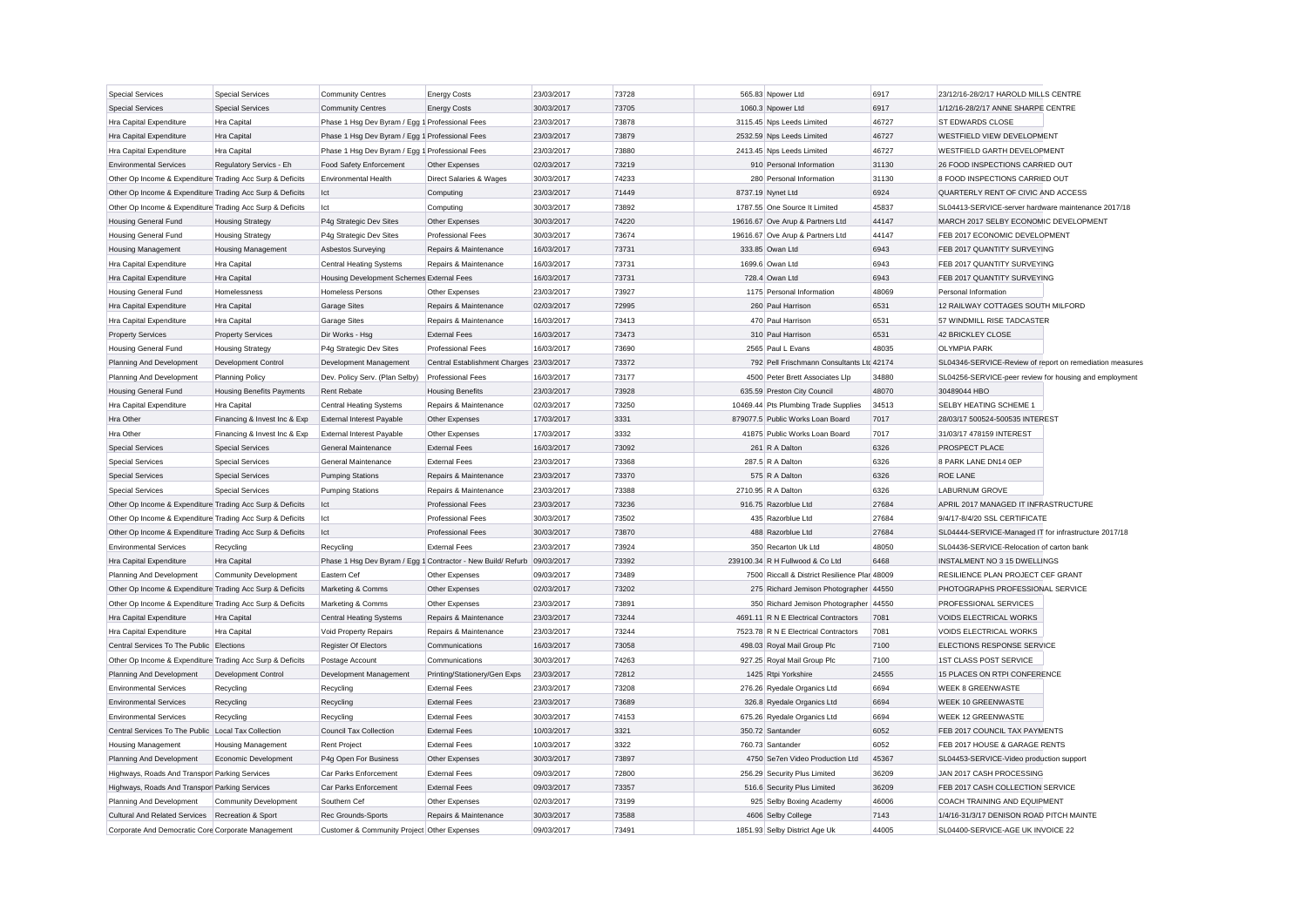| Corporate And Democratic Core Corporate Management        |                                                           | Customer & Community Project Other Expenses         |                           | 09/03/2017 | 73492 | 1851.93 Selby District Age Uk               | 44005 | SL04400-SERVICE-AGE UK INVOICE 23        |                                                             |
|-----------------------------------------------------------|-----------------------------------------------------------|-----------------------------------------------------|---------------------------|------------|-------|---------------------------------------------|-------|------------------------------------------|-------------------------------------------------------------|
| <b>Environmental Services</b>                             | Regulatory Servics - Eh                                   | <b>Public Conveniences</b>                          | Nndr                      | 16/03/2017 | 73677 | 2563 Selby District Council                 | 7151  | 1/4/17-31/3/18 STATION ROAD PC           |                                                             |
| <b>Environmental Services</b>                             | Regulatory Servics - Eh                                   | <b>Public Conveniences</b>                          | Nndr                      | 16/03/2017 | 73678 | 1211.6 Selby District Council               | 7151  | 1/4/17-31/3/18 SUPERLOO BRIT CAR PARK    |                                                             |
| Highways, Roads And Transpor Parking Services             |                                                           | Car Parks-Other                                     | Nndr                      | 16/03/2017 | 73668 | 4820.79 Selby District Council              | 7151  | 1/4/17-31/3/18 CHAPEL ST CAR PARK        |                                                             |
| Highways, Roads And Transpor Parking Services             |                                                           | Car Parks-Other                                     | Nndr                      | 16/03/2017 | 73669 | 777.55 Selby District Council               | 7151  | 1/4/17-31/3/18 LOW STREET CAR PARK       |                                                             |
| Highways, Roads And Transpor Parking Services             |                                                           | Car Parks Pay & Dis.                                | Nndr                      | 16/03/2017 | 73659 | 5961.19 Selby District Council              | 7151  | 1/4/17-31/3/18 PORTHOLME RD CAR PARK     |                                                             |
| Highways, Roads And Transpor Parking Services             |                                                           | Car Parks Pay & Dis.                                | Nndr                      | 16/03/2017 | 73660 | 3421.2 Selby District Council               | 7151  | 1/4/17-31/3/18 AUDUS STREET CAR PARK     |                                                             |
| Highways, Roads And Transpor Parking Services             |                                                           | Car Parks Pay & Dis.                                | Nndr                      | 16/03/2017 | 73661 | 635 Selby District Council                  | 7151  | 1/4/17-31/3/18 CHURCH HILL CAR PARK      |                                                             |
| Highways, Roads And Transpor Parking Services             |                                                           | Car Parks Pay & Dis.                                | Nndr                      | 16/03/2017 | 73662 | 3835.89 Selby District Council              | 7151  | 1/4/17-31/3/18 MICKLEGATE CAR PARK       |                                                             |
| Highways, Roads And Transpor Parking Services             |                                                           | Car Parks Pay & Dis.                                | Nndr                      | 16/03/2017 | 73663 | 5165.13 Selby District Council              | 7151  | 1/4/17-31/3/18 NEW LANE CAR PARK         |                                                             |
| Highways, Roads And Transpor Parking Services             |                                                           | Car Parks Pay & Dis.                                | Nndr                      | 16/03/2017 | 73664 | 3110.18 Selby District Council              | 7151  | 1/4/17-31/3/18 SOUTH PARADE CAR PARK     |                                                             |
| Highways, Roads And Transpor Parking Services             |                                                           | Car Parks Pay & Dis.                                | Nndr                      | 16/03/2017 | 73665 | 1282.95 Selby District Council              | 7151  | 1/4/17-31/3/18 PARK STREET CAR PARK      |                                                             |
| Highways, Roads And Transpor Parking Services             |                                                           | Car Parks Pay & Dis.                                | Nndr                      | 16/03/2017 | 73666 | 9025.09 Selby District Council              | 7151  | 1/4/17-31/3/18 BACK MICKLEGATE CAR PARK  |                                                             |
| Highways, Roads And Transpor Parking Services             |                                                           | Car Parks Pay & Dis.                                | Nndr                      | 16/03/2017 | 73667 | 4665.28 Selby District Council              | 7151  | 1/4/17-31/3/48 BRITANNIA CAR PARK        |                                                             |
| <b>Housing Management</b>                                 | <b>Housing Management</b>                                 | Edgerton Lodge                                      | Other Expenses            | 23/03/2017 | 73887 | 1372.86 Selby District Council              | 7151  | APRIL 2017 LODGES COUNCIL TAX BILLS      |                                                             |
| Non Distributed Costs                                     | <b>Unused Facilities Costs</b>                            | <b>Barlby Crd</b>                                   | Nndr                      | 16/03/2017 | 73658 | 6058 Selby District Council                 | 7151  | 1/4/17-31/3/18 BARLBY ROAD DEPOT         |                                                             |
| Non Distributed Costs                                     | Unused Facilities Costs                                   | <b>Unused Assets</b>                                | Nndr                      | 16/03/2017 | 73672 | 8553.01 Selby District Council              | 7151  | 1/4/17-31/3/18 LAND REAR OF OLD CIVIC    |                                                             |
| Non Distributed Costs                                     | <b>Unused Facilities Costs</b>                            | <b>Unused Assets</b>                                | Nndr                      | 16/03/2017 | 73673 | 13481.53 Selby District Council             | 7151  | 1/4/17-31/3/18 PROFILES                  |                                                             |
| Other Op Income & Expenditure Trading Acc Surp & Deficits |                                                           | Access Selby - Contact Centre Nndr                  |                           | 16/03/2017 | 73657 | 16661.7 Selby District Council              | 7151  | 1/4/17-31/3/18 ACCESS SELBY              |                                                             |
| Other Op Income & Expenditure Trading Acc Surp & Deficits |                                                           | <b>Civic Centre</b>                                 | Nndr                      | 16/03/2017 | 73671 | 114002 Selby District Council               | 7151  | 1/4/17-31/3/18 CIVIC CENTRE DONCASTER RD |                                                             |
| <b>Property Services</b>                                  | <b>Property Services</b>                                  | Dir Works - Hsg                                     | Other Expenses            | 23/03/2017 | 73923 | 1602.63 Selby District Council              | 7151  | MARCH/APRIL 2017 VOIDS COUNCIL TAX BILLS |                                                             |
| <b>Special Services</b>                                   | <b>Special Services</b>                                   | <b>Community Centres</b>                            | Nndr                      | 16/03/2017 | 73654 | 1127.44 Selby District Council              | 7151  | 1/4/17-31/3/18 12 NORMANDY CLOSE         |                                                             |
| <b>Special Services</b>                                   | <b>Special Services</b>                                   | <b>Community Centres</b>                            | Nndr                      | 16/03/2017 | 73655 | 1347.75 Selby District Council              | 7151  | 1/4/17-31/3/18 12 NORMANDY CLOSE FIRST F |                                                             |
| <b>Special Services</b>                                   | <b>Special Services</b>                                   | <b>Pumping Stations</b>                             | Nndr                      | 16/03/2017 | 73670 | 288.92 Selby District Council               | 7151  | 1/4/17-31/3/18 SEWAGE DISPOSAL WORKS     |                                                             |
| Corporate And Democratic Core Corporate Management        |                                                           | Customer & Community Project Other Expenses         |                           | 09/03/2017 | 73407 | 1945.9 Selby & District Dial                | 47090 |                                          | SL04399-SERVICE-0092 - Community Navigator Service - Feb 17 |
| Planning And Development                                  | <b>Community Development</b>                              | Southern Cef                                        | Other Expenses            | 02/03/2017 | 73216 | 3919 Selby District Vision                  | 33269 | VISION ON TOUR CEF GRANT                 |                                                             |
| <b>Property Services</b>                                  | <b>Property Services</b>                                  | Dir Works - Hsa                                     | Equip/Furniture/Materials | 15/03/2017 | 73093 | 950.43 Selby Glass Ltd                      | 7172  | JAN 2017 STATEMENT                       |                                                             |
| <b>Property Services</b>                                  | <b>Property Services</b>                                  | Dir Works - Hsg                                     | Equip/Furniture/Materials | 30/03/2017 | 73636 | 1851.72 Selby Glass Ltd                     | 7172  | FEB 2017 STATEMENT                       |                                                             |
| Other Op Income & Expenditure Trading Acc Surp & Deficits |                                                           | Human Resources                                     | <b>Professional Fees</b>  | 30/03/2017 | 73468 | 330 Selby Healthcare Ltd                    | 31239 | Personal Information                     |                                                             |
| <b>Environmental Services</b>                             | <b>Street Cleansing</b>                                   | <b>Street Cleansing</b>                             | <b>External Fees</b>      | 09/03/2017 | 73009 | 500 S & G Taperell                          | 7303  | JAN 2017 RENTAL OF SKIPS/STORAGE AREA    |                                                             |
| <b>Environmental Services</b>                             | <b>Street Cleansing</b>                                   | <b>Street Cleansing</b>                             | <b>External Fees</b>      | 23/03/2017 | 73422 | 800 S & G Taperell                          | 7303  | FEB 2017 STATEMENT                       |                                                             |
| <b>Property Services</b>                                  | <b>Property Services</b>                                  | Dir Works - Hsg                                     | <b>External Fees</b>      | 09/03/2017 | 73008 | 1836 S & G Taperell                         | 7303  | JAN 2017 HIRE OF SKIP                    |                                                             |
| <b>Property Services</b>                                  | <b>Property Services</b>                                  | Dir Works - Hsg                                     | <b>External Fees</b>      | 23/03/2017 | 73421 | 2066.2 S & G Taperell                       | 7303  | FEB 2017 STATEMENT                       |                                                             |
| Holding & Personal Accounts                               | Miscellaneous Holding Accounts Sect 106 Ros - Dev Contrib |                                                     | Suspense                  | 09/03/2017 | 73398 | 11583 Sherburn In Elmet Parish Cound 7199   |       | 2005/0184/FUL 2ND PAYMENT VILLAGE PROJEC |                                                             |
| Planning And Development                                  | <b>Community Development</b>                              | Western Cef                                         | Other Expenses            | 16/03/2017 | 73593 | 3000 Sherburn In Elmet Teasel Cic           | 48020 | SHERBURN CRAFT FESTIVAL CEF GRANT        |                                                             |
| <b>Special Services</b>                                   | <b>Special Services</b>                                   | <b>Community Centres</b>                            | Other Expenses            | 23/03/2017 | 73955 | 360 Sherburn White Rose Sports Cli 46476    |       | 1/2/17-15/3/17 HIRE OF CLUBHOUSE & STAFF |                                                             |
| Hra Capital Expenditure                                   | Hra Capital                                               | Environmental Improvement Pla Repairs & Maintenance |                           | 16/03/2017 | 72976 | 3300 Sherwood Property Building Ser 35336   |       | <b>BEECHWOOD CLOSE</b>                   |                                                             |
| <b>Property Services</b>                                  | <b>Property Services</b>                                  | Dir Works - Hsg                                     | <b>External Fees</b>      | 09/03/2017 | 72974 | 2170 Sherwood Property Building Ser 35336   |       | 1 ST MARY SCLOSE                         |                                                             |
| <b>Property Services</b>                                  | <b>Property Services</b>                                  | Dir Works - Hsg                                     | <b>External Fees</b>      | 09/03/2017 | 72977 | 2375 Sherwood Property Building Ser 35336   |       | 1 WHITEFIELD BUNGALOWS                   |                                                             |
| <b>Property Services</b>                                  | <b>Property Services</b>                                  | Dir Works - Hsg                                     | <b>External Fees</b>      | 09/03/2017 | 72978 | 571.55 Sherwood Property Building Ser 35336 |       | 18 PETRE AVENUE                          |                                                             |
| <b>Property Services</b>                                  | <b>Property Services</b>                                  | Dir Works - Hsg                                     | <b>External Fees</b>      | 09/03/2017 | 72979 | 2100 Sherwood Property Building Ser 35336   |       | 75 STATION ROAD HAMBLETON                |                                                             |
| <b>Property Services</b>                                  | <b>Property Services</b>                                  | Dir Works - Hsg                                     | <b>External Fees</b>      | 23/03/2017 | 73364 | 300 Sherwood Property Building Ser 35336    |       | 31 ABBOTS ROAD SELBY                     |                                                             |
| <b>Property Services</b>                                  | <b>Property Services</b>                                  | Dir Works - Hsg                                     | <b>External Fees</b>      | 23/03/2017 | 73365 | 300 Sherwood Property Building Ser 35336    |       | 80 WAVELL STREET SELBY                   |                                                             |
| <b>Property Services</b>                                  | <b>Property Services</b>                                  | Dir Works - Hsg                                     | <b>External Fees</b>      | 23/03/2017 | 73366 | 340 Sherwood Property Building Ser 35336    |       | 42 CHARLES STREET SELBY                  |                                                             |
| <b>Property Services</b>                                  | <b>Property Services</b>                                  | Dir Works - Hsg                                     | <b>External Fees</b>      | 23/03/2017 | 73367 | 2640 Sherwood Property Building Ser 35336   |       | 3 PROSPECT PLACE SELBY                   |                                                             |
| <b>Property Services</b>                                  | <b>Property Services</b>                                  | Dir Works - Hsg                                     | <b>External Fees</b>      | 23/03/2017 | 73917 | 360 Sherwood Property Building Ser 35336    |       | 8 THE SHRUBBERIES SELBY                  |                                                             |
| <b>Property Services</b>                                  | <b>Property Services</b>                                  | Dir Works - Hsg                                     | <b>External Fees</b>      | 23/03/2017 | 73918 | 1150 Sherwood Property Building Ser 35336   |       | 8 RIVER CLOSE SELBY                      |                                                             |
| <b>Property Services</b>                                  | <b>Property Services</b>                                  | Dir Works - Hsg                                     | <b>External Fees</b>      | 23/03/2017 | 73919 | 370 Sherwood Property Building Ser 35336    |       | 27 TURNHEAD CRESCENT SELBY               |                                                             |
| <b>Property Services</b>                                  | <b>Property Services</b>                                  | Dir Works - Hsg                                     | <b>External Fees</b>      | 30/03/2017 | 73629 | 925 Sherwood Property Building Ser 35336    |       | 15 NORTHFIELD                            |                                                             |
| <b>Housing Management</b>                                 | <b>Housing Management</b>                                 | Estate Man. Costs                                   | Other Expenses            | 23/03/2017 | 73937 | 450 Simon Calvert Contractors Ltd 44422     |       | 2 HAROLD HICK COURT TADCASTER            |                                                             |
| <b>Housing Management</b>                                 | <b>Housing Management</b>                                 | Fencing - Planned                                   | Repairs & Maintenance     | 23/03/2017 | 73934 | 370 Simon Calvert Contractors Ltd 44422     |       | 10 WESTFIELD COURT                       |                                                             |
| <b>Housing Management</b>                                 | <b>Housing Management</b>                                 | Fencing - Planned                                   | Repairs & Maintenance     | 30/03/2017 | 73606 | 500 Simon Calvert Contractors Ltd 44422     |       | 3 HULL ROAD                              |                                                             |
| <b>Housing Management</b>                                 | <b>Housing Management</b>                                 | Fencing - Planned                                   | Repairs & Maintenance     | 30/03/2017 | 73608 | 430 Simon Calvert Contractors Ltd 44422     |       | 16 CHARLES STREET SELBY                  |                                                             |
|                                                           |                                                           |                                                     |                           |            |       |                                             |       |                                          |                                                             |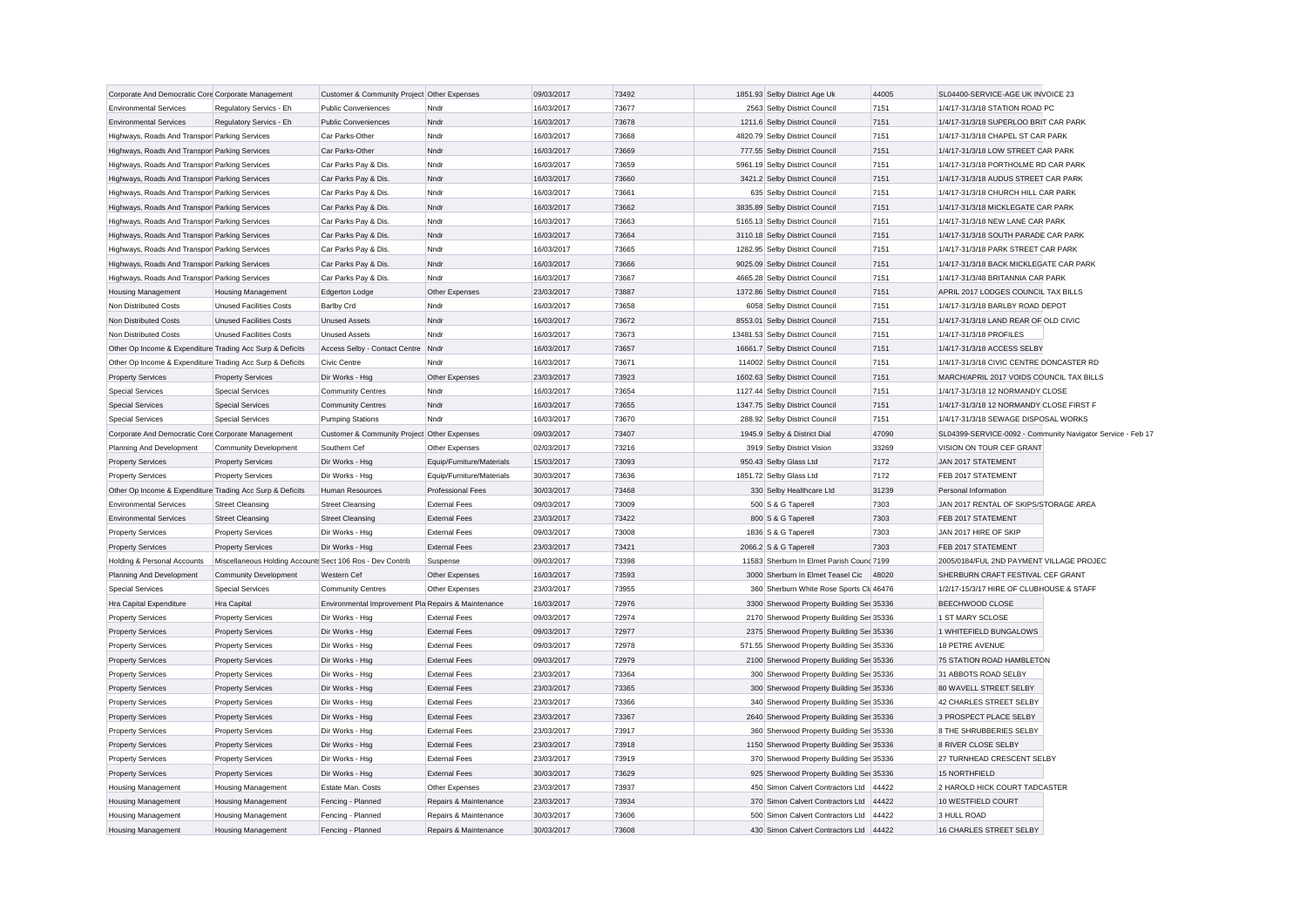| Hra Capital Expenditure                                   | Hra Capital                                               | <b>External Cyclical Repairs</b>                   | Repairs & Maintenance                                         | 30/03/2017               | 73609          | 1170 Simon Calvert Contractors Ltd 44422    |                | 1 SUDWORTH LANE                                 |                                                               |
|-----------------------------------------------------------|-----------------------------------------------------------|----------------------------------------------------|---------------------------------------------------------------|--------------------------|----------------|---------------------------------------------|----------------|-------------------------------------------------|---------------------------------------------------------------|
| Hra Capital Expenditure                                   | Hra Capital                                               | Fencing Programme                                  | Repairs & Maintenance                                         | 23/03/2017               | 73882          | 390 Simon Calvert Contractors Ltd           | 44422          | 151 YORK ROAD                                   |                                                               |
| Hra Capital Expenditure                                   | Hra Capital                                               | Fencing Programme                                  | Repairs & Maintenance                                         | 23/03/2017               | 73883          | 780 Simon Calvert Contractors Ltd           | 44422          | 59 NORTH DRIVE                                  |                                                               |
| Hra Capital Expenditure                                   | Hra Capital                                               | Fencing Programme                                  | Repairs & Maintenance                                         | 23/03/2017               | 73913          | 820 Simon Calvert Contractors Ltd 44422     |                | 13 RIVER VIEW BARLBY                            |                                                               |
| Hra Capital Expenditure                                   | Hra Capital                                               | Fencing Programme                                  | Repairs & Maintenance                                         | 23/03/2017               | 73935          | 995 Simon Calvert Contractors Ltd           | 44422          | 20 BEECHWOOD CROFT                              |                                                               |
| Planning And Development                                  | <b>Planning Policy</b>                                    | Dev. Policy Serv. (Plan Selby)                     | <b>Professional Fees</b>                                      | 02/03/2017               | 72799          | 502.83 Simplicity                           | 47568          | Personal Information                            |                                                               |
| Planning And Development                                  | <b>Planning Policy</b>                                    | Dev. Policy Serv. (Plan Selby)                     | <b>Professional Fees</b>                                      | 02/03/2017               | 73000          | 496.03 Simplicity                           | 47568          | Personal Information                            |                                                               |
| Planning And Development                                  | <b>Planning Policy</b>                                    | Dev. Policy Serv. (Plan Selby)                     | <b>Professional Fees</b>                                      | 23/03/2017               | 73436          | 448.47 Simplicity                           | 47568          | Personal Information                            |                                                               |
| Planning And Development                                  | <b>Planning Policy</b>                                    | Dev. Policy Serv. (Plan Selby)                     | <b>Professional Fees</b>                                      | 23/03/2017               | 73631          | 285.39 Simplicity                           | 47568          | Personal Information                            |                                                               |
| <b>Housing General Fund</b>                               | Homelessness                                              | Refugee Resettlement Program Repairs & Maintenance |                                                               | 30/03/2017               | 74152          | 2170 Smart Decorating                       | 46931          | SL04393-SERVICE-23 Denison Road                 |                                                               |
| <b>Housing General Fund</b>                               | Homelessness                                              | Refugee Resettlement Program Repairs & Maintenance |                                                               | 30/03/2017               | 74194          | 350 Smart Decorating                        | 46931          | SL04403-SERVICE-23 Dension Road Additional cost |                                                               |
| <b>Housing General Fund</b>                               | <b>Housing Strategy</b>                                   | Pfi Scheme (Housing)                               | Other Expenses                                                | 23/03/2017               | 73344          | 30544.8 South Yorkshire Housing Ass Lt 7239 |                | FEB 2017 SELBY PFI                              |                                                               |
| <b>Environmental Services</b>                             | <b>Trade Waste</b>                                        | <b>Clinical Waste</b>                              | <b>External Fees</b>                                          | 30/03/2017               | 73466          | 440.15 Srcl Ltd                             | 7251           | <b>SHARPS</b>                                   |                                                               |
| <b>Housing Management</b>                                 | <b>Housing Management</b>                                 | Sale Of Council Hses                               | <b>Professional Fees</b>                                      | 30/03/2017               | 74149          | 720 Stephenson Estate Agents                | 7260           | SL04419-SERVICE-valuation                       |                                                               |
| <b>Housing General Fund</b>                               | Homelessness                                              | <b>Homeless Persons</b>                            | Other Expenses                                                | 16/03/2017               | 73652          | 650 Stephensons                             | 46204          | Personal Information                            |                                                               |
| <b>Gf Capital Expenditure</b>                             | General Fund Capital                                      | Ict - Capital Projects                             | Computing                                                     | 30/03/2017               | 73402          | 11974 Stm Environmental Consultants 47026   |                |                                                 | SL03958-SERVICE-1 CUL for both GeoEnviron Site Prioritisation |
| <b>Property Services</b>                                  | <b>Property Services</b>                                  | Dir Works - Hsa                                    | Equip/Furniture/Materials                                     | 23/03/2017               | 73894          | 370.3 Supra Uk Limited                      | 27438          | SL04449-S0205016-KEY SAFE SLIMLINE              |                                                               |
| Other Op Income & Expenditure Trading Acc Surp & Deficits |                                                           | Ict                                                | Computing                                                     | 23/03/2017               | 73029          | 798 Switchshop Ltd                          | 45999          | SL04159-SERVICE-2 x HP Procurve Switch Support  |                                                               |
| Other Op Income & Expenditure Trading Acc Surp & Deficits |                                                           | Ict                                                | Computing                                                     | 23/03/2017               | 73030          | 1653.33 Switchshop Ltd                      | 45999          | SL04264-SERVICE-Cisco Switch Maintenance 1 Year |                                                               |
| Planning And Development                                  | <b>Community Development</b>                              | Tadcaster & Villages Cef                           | Other Expenses                                                | 02/03/2017               | 73223          | 4400 Tadcaster & Rural Community Ir 40494   |                | TADCASTER TODAY PROJECT CEF GRANT               |                                                               |
| Planning And Development                                  | <b>Community Development</b>                              | Tadcaster & Villages Cef                           | Other Expenses                                                | 02/03/2017               | 73224          | 3322 Tadcaster & Rural Community Ir 40494   |                | VISIT TADCASTER 2017 PROJECT CEF GRANT          |                                                               |
| Planning And Development                                  | <b>Community Development</b>                              | Tadcaster & Villages Cef                           | Other Expenses                                                | 02/03/2017               | 73225          | 4260 Tadcaster & Rural Community Ir 40494   |                | BUSINESS FORUMS 2017 PROJECT CEF GRANT          |                                                               |
| <b>Property Services</b>                                  | <b>Property Services</b>                                  | Dir Works - Hsg                                    | <b>External Fees</b>                                          | 23/03/2017               | 73210          | 764 T A M Loughlin                          | 6779           | 3 WEELAND BUNGALOWS                             |                                                               |
| <b>Property Services</b>                                  | <b>Property Services</b>                                  | Dir Works - Hsg                                    | <b>External Fees</b>                                          | 23/03/2017               | 73211          | 1528 T A M Loughlin                         | 6779           | 2 WEELAND BUNGALOWS                             |                                                               |
| <b>Property Services</b>                                  | <b>Property Services</b>                                  | Dir Works - Hsg                                    | <b>External Fees</b>                                          | 23/03/2017               | 73212          | 300 T A M Loughlin                          | 6779           | 4.8 ROCKCLIFFE COURT TADCASTER                  |                                                               |
| <b>Property Services</b>                                  | <b>Property Services</b>                                  | Dir Works - Hsg                                    | <b>External Fees</b>                                          | 23/03/2017               | 73862          | 1528 T A M Loughlin                         | 6779           | 5&6 WEELAND BUNGALOWS HENSALL                   |                                                               |
| Special Services                                          | <b>Special Services</b>                                   | <b>Community Centres</b>                           | Fixtures & Fittings                                           | 23/03/2017               | 73204          | 1537.2 Teal Furniture Ltd                   | 7312           |                                                 | SL04284-SERVICE-DCDA01.C2 Darcy side chair with Linetta/slate |
| <b>Special Services</b>                                   | <b>Special Services</b>                                   | <b>Community Centres</b>                           | Fixtures & Fittings                                           | 23/03/2017               | 73204          | 1751.4 Teal Furniture Ltd                   | 7312           |                                                 | SL04284-SERVICE-DCDA02.C2 Darcy arm chair eith Linetta/Grape. |
| <b>Special Services</b>                                   | <b>Special Services</b>                                   | <b>Community Centres</b>                           | Fixtures & Fittings                                           | 23/03/2017               | 73204          | 801.9 Teal Furniture Ltd                    | 7312           |                                                 | SL04284-SERVICE-LSRE02.C3+ Renaissance high back lounge chair |
| <b>Special Services</b>                                   | <b>Special Services</b>                                   | <b>Community Centres</b>                           | Fixtures & Fittings                                           | 23/03/2017               | 73204          | 1051.2 Teal Furniture Ltd                   | 7312           |                                                 | SL04284-SERVICE-TAXF01X.NB S-Frame dining table - 900 square  |
| <b>Special Services</b>                                   | <b>Special Services</b>                                   | <b>Community Centres</b>                           | Fixtures & Fittings                                           | 23/03/2017               | 73204          | 1050.3 Teal Furniture Ltd                   | 7312           |                                                 | SL04284-SERVICE-TAXF02X.NB S-Frame dining table 1200 round be |
| <b>Environmental Services</b>                             | Recycling                                                 | Recycling                                          | <b>External Fees</b>                                          | 09/03/2017               | 73455          | 2806.2 The Maltings Organic Treatmen 35116  |                | FEB 2017 GREENWASTE                             |                                                               |
| Planning And Development                                  | Development Control                                       | Development Management                             | Direct Salaries & Wages                                       | 16/03/2017               | 73083          | 1625.28 The Oyster Partnership Ltd          | 43921          | Personal Information                            |                                                               |
| Planning And Development                                  | Development Control                                       | Development Management                             | Direct Salaries & Wages                                       | 23/03/2017               | 73346          | 1281 The Oyster Partnership Ltd             | 43921          | Personal Information                            |                                                               |
|                                                           | <b>Development Control</b>                                |                                                    |                                                               | 30/03/2017               | 73476          | 1637.24 The Oyster Partnership Ltd          | 43921          | Personal Information                            |                                                               |
| Planning And Development<br>Planning And Development      | Development Control                                       | Development Management<br>Development Management   | Direct Salaries & Wages<br><b>Direct Salaries &amp; Wages</b> | 30/03/2017               | 73768          | 664.86 The Oyster Partnership Ltd           | 43921          | Personal Information                            |                                                               |
|                                                           |                                                           |                                                    |                                                               |                          | 72890          |                                             | 43921          | Personal Information                            |                                                               |
| Planning And Development                                  | <b>Planning Policy</b>                                    | Dev. Policy Serv. (Plan Selby)                     | <b>Professional Fees</b>                                      | 09/03/2017               | 73081          | 1224.65 The Oyster Partnership Ltd          |                | Personal Information                            |                                                               |
| Planning And Development                                  | <b>Planning Policy</b>                                    | Dev. Policy Serv. (Plan Selby)                     | <b>Professional Fees</b>                                      | 16/03/2017               |                | 1146.6 The Oyster Partnership Ltd           | 43921          |                                                 |                                                               |
| Planning And Development                                  | <b>Planning Policy</b>                                    | Dev. Policy Serv. (Plan Selby)                     | <b>Professional Fees</b>                                      | 16/03/2017<br>23/03/2017 | 73082<br>73347 | 2426.9 The Oyster Partnership Ltd           | 43921<br>43921 | Personal Information<br>Personal Information    |                                                               |
| Planning And Development                                  | <b>Planning Policy</b>                                    | Dev. Policy Serv. (Plan Selby)                     | <b>Professional Fees</b>                                      |                          |                | 1216.25 The Oyster Partnership Ltd          |                |                                                 |                                                               |
| Planning And Development                                  | <b>Planning Policy</b>                                    | Dev. Policy Serv. (Plan Selby)                     | <b>Professional Fees</b>                                      | 23/03/2017               | 73348          | 985.95 The Ovster Partnership Ltd           | 43921          | Personal Information                            |                                                               |
| Planning And Development                                  | <b>Planning Policy</b>                                    | Dev. Policy Serv. (Plan Selby)                     | <b>Professional Fees</b>                                      | 30/03/2017               | 73475          | 1252.22 The Oyster Partnership Ltd          | 43921          | Personal Information                            |                                                               |
| Planning And Development                                  | <b>Planning Policy</b>                                    | Dev. Policy Serv. (Plan Selby)                     | <b>Professional Fees</b>                                      | 30/03/2017               | 73477          | 1577.8 The Oyster Partnership Ltd           | 43921          | Personal Information                            |                                                               |
| Planning And Development                                  | <b>Planning Policy</b>                                    | Dev. Policy Serv. (Plan Selby)                     | <b>Professional Fees</b>                                      | 30/03/2017               | 73769          | 749.7 The Oyster Partnership Ltd            | 43921          | Personal Information                            |                                                               |
| Other Op Income & Expenditure Trading Acc Surp & Deficits |                                                           | Human Resources                                    | Staff Recruitment                                             | 16/03/2017               | 73764          | 875 The Wrapped Brand Agency Lin 7244       |                | SL04434-SERVICE-Web Microsite                   |                                                               |
| Other Op Income & Expenditure Trading Acc Surp & Deficits |                                                           | <b>Legal Services</b>                              | Other Expenses                                                | 30/03/2017               | 72617          | 1047.34 Thomson Reuters                     | 30035          | PRACTICAL LAW SERVICES                          |                                                               |
| Other Op Income & Expenditure Trading Acc Surp & Deficits |                                                           | Legal Services                                     | Other Expenses                                                | 30/03/2017               | 72618          | 2505.41 Thomson Reuters                     | 30035          | PRACTICAL LAW SERVICES                          |                                                               |
| Other Op Income & Expenditure Trading Acc Surp & Deficits |                                                           | <b>Legal Services</b>                              | Other Expenses                                                | 30/03/2017               | 72619          | 5934.8 Thomson Reuters                      | 30035          | <b>WESTLAW UK SERVICES</b>                      |                                                               |
| Other Op Income & Expenditure Trading Acc Surp & Deficits |                                                           | <b>Legal Services</b>                              | Other Expenses                                                | 30/03/2017               | 72620          | 306.36 Thomson Reuters                      | 30035          | WESTLAW/PRACTICAL LAW SERVICES                  |                                                               |
| Holding & Personal Accounts                               | Miscellaneous Holding Accounts Sect 106 Ros - Dev Contrib |                                                    | Suspense                                                      | 02/03/2017               | 73221          | 375 Thorpe Willoughby Parish Coun 7324      |                | 2012/0852/FUL TREE PLANTING 1ST PAYMENT         |                                                               |
| Holding & Personal Accounts                               | Miscellaneous Holding Accounts Sect 106 Ros - Dev Contrib |                                                    | Suspense                                                      | 02/03/2017               | 73248          | 10622 Thorpe Willoughby Parish Coun 7324    |                | 2ND PAYMENT FOR MVGA TEEN FACILITIES            |                                                               |
| Holding & Personal Accounts                               | Miscellaneous Holding Accounts Sect 106 Ros - Dev Contrib |                                                    | Suspense                                                      | 16/03/2017               | 73618          | 375 Thorpe Willoughby Parish Coun 7324      |                | 2ND PAYMENT TREE PLANTING 2012/0852/FUL         |                                                               |
| Holding & Personal Accounts                               | Miscellaneous Holding Accounts Sect 106 Ros - Dev Contrib |                                                    | Suspense                                                      | 23/03/2017               | 73943          | 3640 Thorpe Willoughby Parish Coun 7324     |                | 2ND PAYMENT ADDITIONAL PLAY EQUIPMENT           |                                                               |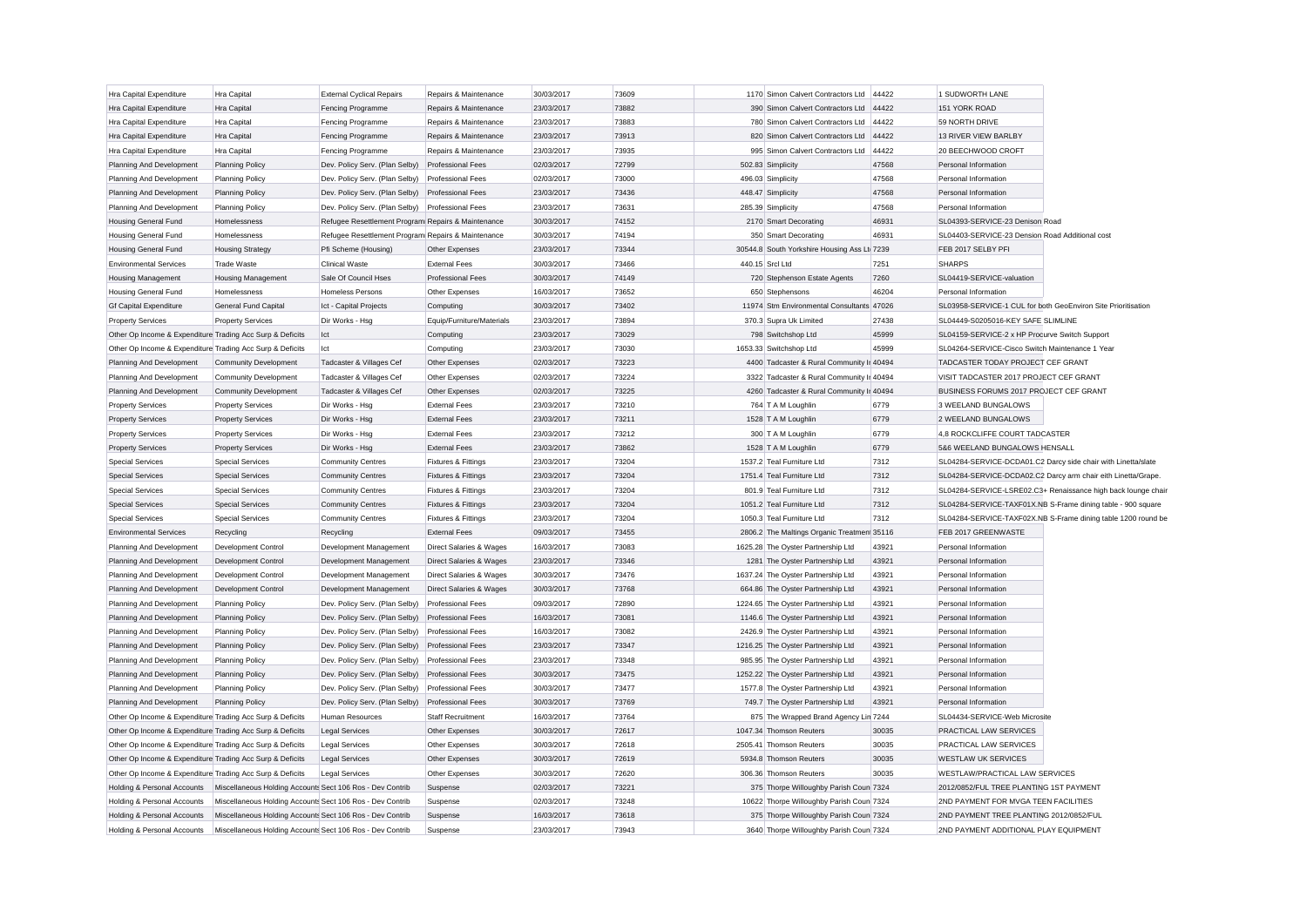| Other Op Income & Expenditure Trading Acc Surp & Deficits |                               | <b>Human Resources</b>                        | <b>Training Expenses</b>    | 16/03/2017 | 73682 | 375 Tutor Care Ltd                          | 48006 |                                          | SL04414-SERVICE-TCP76 Moving and Handling of People (In-House |
|-----------------------------------------------------------|-------------------------------|-----------------------------------------------|-----------------------------|------------|-------|---------------------------------------------|-------|------------------------------------------|---------------------------------------------------------------|
| <b>Property Services</b>                                  | <b>Property Services</b>      | Dir Works - Hsg                               | <b>Running Costs</b>        | 02/03/2017 | 73218 | 621.7 Uk Fuels Ltd                          | 7373  | <b>FUEL SERVICE</b>                      |                                                               |
| <b>Property Services</b>                                  | <b>Property Services</b>      | Dir Works - Hsg                               | <b>Running Costs</b>        | 09/03/2017 | 73474 | 557.12 Uk Fuels Ltd                         | 7373  | <b>FUELD CARDS</b>                       |                                                               |
| <b>Property Services</b>                                  | <b>Property Services</b>      | Dir Works - Hsg                               | <b>Running Costs</b>        | 16/03/2017 | 73762 | 583.92 Uk Fuels Ltd                         | 7373  | <b>FUEL SERVICE</b>                      |                                                               |
| <b>Property Services</b>                                  | <b>Property Services</b>      | Dir Works - Hsg                               | <b>Running Costs</b>        | 23/03/2017 | 73974 | 890.62 Uk Fuels Ltd                         | 7373  | <b>FUEL SERVICE</b>                      |                                                               |
| <b>Property Services</b>                                  | <b>Property Services</b>      | Dir Works - Hsg                               | <b>Running Costs</b>        | 30/03/2017 | 74268 | 533.2 Uk Fuels Ltd                          | 7373  | <b>FUEL SERVICE</b>                      |                                                               |
| Planning And Development                                  | Development Control           | Development Management                        | <b>Professional Fees</b>    |            | 73002 | 1000 Valuation Office Agency                | 7399  | LAND AT FIELD LANE THORPE WILLOUGHBY     |                                                               |
| <b>Housing General Fund</b>                               | <b>Housing Benefits Admin</b> | <b>Housing Benefit Admin</b>                  | Other Expenses              | 16/03/2017 | 73700 | 1658.7 Victoria Forms                       | 46413 | 1/4/17-31/3/18 ANNUAL EFORMS SERVER LICE |                                                               |
| <b>Environmental Services</b>                             | Regulatory Servics - Eh       | Taxi & Hire Licences                          | <b>Running Costs</b>        | 16/03/2017 | 73452 | 1040 Watsons                                | 7429  | FEB 2017 32 TAXI TESTS CARRIED OUT       |                                                               |
| <b>Environmental Services</b>                             | Regulatory Servics - Eh       | Taxi & Hire Licences                          | <b>Running Costs</b>        | 16/03/2017 | 73589 | 1072.5 Watsons                              | 7429  | FEB 2017 33 TAXI TESTS CARRIED OUT       |                                                               |
| <b>Housing Management</b>                                 | <b>Housing Management</b>     | Solid Fuel Serv-PInd                          | Repairs & Maintenance       | 16/03/2017 | 73759 | 3756.97 Wdh Solutions Ltd                   | 28604 | INSTALMENT 55 SOLID FUEL SERVICE         |                                                               |
| Hra Capital Expenditure                                   | Hra Capital                   | Damp Works                                    | Repairs & Maintenance       | 02/03/2017 | 72842 | 605 Websters (Burn) Glass Ltd               | 7431  | 22 AUSTERBANK ROAD TADCASTER             |                                                               |
| Hra Capital Expenditure                                   | Hra Capital                   | Damp Works                                    | Repairs & Maintenance       | 02/03/2017 | 72848 | 620 Websters (Burn) Glass Ltd               | 7431  | 5 CHURCH LANE MONK FRYSTON               |                                                               |
| Hra Capital Expenditure                                   | Hra Capital                   | Damp Works                                    | Repairs & Maintenance       | 30/03/2017 | 74115 | 655 Websters (Burn) Glass Ltd               | 7431  | 20 BEECHWOOD CROFT SHERBURN IN ELMET     |                                                               |
| Hra Capital Expenditure                                   | Hra Capital                   | <b>External Door Replacements</b>             | Repairs & Maintenance       | 02/03/2017 | 72839 | 425 Websters (Burn) Glass Ltd               | 7431  | 22 BEECHTREE ROAD TADCASTER              |                                                               |
| Hra Capital Expenditure                                   | Hra Capital                   | <b>External Door Replacements</b>             | Repairs & Maintenance       | 02/03/2017 | 72840 | 595 Websters (Burn) Glass Ltd               | 7431  | 79 MANOR GARTH KELLINGTON                |                                                               |
| Hra Capital Expenditure                                   | Hra Capital                   | <b>External Door Replacements</b>             | Repairs & Maintenance       | 02/03/2017 | 72841 | 595 Websters (Burn) Glass Ltd               | 7431  | 5 ROE LANE BIRKIN                        |                                                               |
| Hra Capital Expenditure                                   | Hra Capital                   | <b>External Door Replacements</b>             | Repairs & Maintenance       | 02/03/2017 | 72845 | 595 Websters (Burn) Glass Ltd               | 7431  | 17 BEECHWOOD GLADE SHERBURN IN ELMET     |                                                               |
| Hra Capital Expenditure                                   | Hra Capital                   | <b>External Door Replacements</b>             | Repairs & Maintenance       | 02/03/2017 | 72846 | 600 Websters (Burn) Glass Ltd               | 7431  | <b>6 RIVER VIEW BARLBY</b>               |                                                               |
| Hra Capital Expenditure                                   | Hra Capital                   | <b>External Door Replacements</b>             | Repairs & Maintenance       | 02/03/2017 | 72847 | 620 Websters (Burn) Glass Ltd               | 7431  | 59 NORTH DRIVE SHERBURN IN ELMET         |                                                               |
| Hra Capital Expenditure                                   | Hra Capital                   | <b>External Door Replacements</b>             | Repairs & Maintenance       | 30/03/2017 | 74114 | 540 Websters (Burn) Glass Ltd               | 7431  | 25 CATHCART CLOSE WHITLEY BRIDGE         |                                                               |
| Hra Capital Expenditure                                   | Hra Capital                   | Void Property Repairs                         | Repairs & Maintenance       | 02/03/2017 | 72844 | 600 Websters (Burn) Glass Ltd               | 7431  | 1 FOSTERGATE SELBY                       |                                                               |
| <b>Property Services</b>                                  | <b>Property Services</b>      | Dir Works - Hsg                               | <b>External Fees</b>        | 02/03/2017 | 72838 | 655.18 Websters (Burn) Glass Ltd            | 7431  | 1 HOLLY GROVE THORPE WILLOUGHBY          |                                                               |
| <b>Property Services</b>                                  | <b>Property Services</b>      | Dir Works - Hsg                               | Contract Hire/Lease         | 23/03/2017 | 73389 | 304 West Wallasey Car Hire Ltd              | 46394 | YA65 MFU VAN HIRE                        |                                                               |
| Other Op Income & Expenditure Trading Acc Surp & Deficits |                               | Postage Account                               | Communications              | 02/03/2017 | 72817 | 993.5 Whistl                                | 7335  | WEEK 05 2017 POST COLLECTION             |                                                               |
| Other Op Income & Expenditure Trading Acc Surp & Deficits |                               | Postage Account                               | Communications              | 02/03/2017 | 73084 | 785.03 Whistl                               | 7335  | WEEK 07 2017 POST COLLECTION             |                                                               |
| Other Op Income & Expenditure Trading Acc Surp & Deficits |                               | Postage Account                               | Communications              | 09/03/2017 | 73351 | 1235.73 Whistl                              | 7335  | WEEK 02 2017 POST COLLECTION             |                                                               |
| Other Op Income & Expenditure Trading Acc Surp & Deficits |                               | Postage Account                               | Communications              | 09/03/2017 | 73353 | 742.13 Whistl                               | 7335  | WEEK 01 2017 POST COLLECTION             |                                                               |
| Other Op Income & Expenditure Trading Acc Surp & Deficits |                               | Postage Account                               | Communications              | 09/03/2017 | 73354 | 1905.76 Whistl                              | 7335  | WEEK 08 2017 POST COLLECTION             |                                                               |
| Other Op Income & Expenditure Trading Acc Surp & Deficits |                               | Postage Account                               | Communications              | 16/03/2017 | 73702 | 422.41 Whistl                               | 7335  | WEEK 9 2017 POST COLLECTION              |                                                               |
| Other Op Income & Expenditure Trading Acc Surp & Deficits |                               | Postage Account                               | Communications              | 23/03/2017 | 73766 | 653.08 Whistl                               | 7335  | WEEK 10 2017 POST COLLECTION             |                                                               |
|                                                           |                               |                                               |                             |            |       |                                             |       |                                          |                                                               |
| Other Op Income & Expenditure Trading Acc Surp & Deficits |                               | Postage Account                               | Communications              | 30/03/2017 | 73981 | 2237.12 Whistl                              | 7335  | WEEK 11 2017 POST COLLECTION             |                                                               |
| Cultural And Related Services Open Spaces                 |                               | Selby Park                                    | <b>Other Establishments</b> | 23/03/2017 | 73693 | 1936.79 Wigan Leisure & Culture Trust 7447  |       | MARCH 2017 LEISURE MANAGEMENT FEE        |                                                               |
| Cultural And Related Services Recreation & Sport          |                               | Rec Grounds-Sports                            | Other Establishments        | 23/03/2017 | 73693 | 255.16 Wigan Leisure & Culture Trust 7447   |       | MARCH 2017 LEISURE MANAGEMENT FEE        |                                                               |
| <b>Cultural And Related Services</b>                      | Recreation & Sport            | Sports Development                            | <b>Other Establishments</b> | 23/03/2017 | 73693 | 4516.31 Wigan Leisure & Culture Trust 7447  |       | MARCH 2017 LEISURE MANAGEMENT FEE        |                                                               |
| <b>Cultural And Related Services</b>                      | Recreation & Sport            | Sports Development                            | <b>Other Establishments</b> | 23/03/2017 | 73694 | 1225 Wigan Leisure & Culture Trust 7447     |       | MARCH 2017 EXTENDED ACTIVE SCHOOLS X8    |                                                               |
| Cultural And Related Services Recreation & Sport          |                               | <b>Tadcaster Leisure Centre</b>               | <b>Other Establishments</b> | 23/03/2017 | 73693 | 4248.77 Wigan Leisure & Culture Trust 7447  |       | MARCH 2017 LEISURE MANAGEMENT FEE        |                                                               |
| <b>Gf Capital Expenditure</b>                             | <b>General Fund Capital</b>   | Asset Mgmt Plan Leisure & Park Other Expenses |                             | 30/03/2017 | 73465 | 6576 Wigan Leisure & Culture Trust 7447     |       | TADCASTER LEISURE CENTRE MAINTENANCE     |                                                               |
| Highways, Roads And Transpor Parking Services             |                               | Car Parks Pay & Dis.                          | Misc Income                 | 30/03/2017 | 73961 | 1113 Wigan Leisure & Culture Trust 7447     |       | FEB 2017 CUSTOMER CAR PARK COSTS         |                                                               |
| Highways, Roads And Transpor Parking Services             |                               | Car Parks Pay & Dis                           | Misc Income                 | 30/03/2017 | 73962 | 890.9 Wigan Leisure & Culture Trust 7447    |       | APRIL 2016 CUSOTMER CAR PARK COSTS       |                                                               |
| Highways, Roads And Transpor Parking Services             |                               | Car Parks Pay & Dis                           | Misc Income                 | 30/03/2017 | 73963 | 808.8 Wigan Leisure & Culture Trust 7447    |       | MAY 2016 CUSTOMER CAR PARK COSTS         |                                                               |
| <b>Property Services</b>                                  | <b>Property Services</b>      | Dir Works - Hsg                               | Equip/Furniture/Materials   | 02/03/2017 | 72970 | 6668.09 Wolseley Uk Ltd                     | 7464  | JAN 2017 STATEMENT                       |                                                               |
| <b>Property Services</b>                                  | <b>Property Services</b>      | Dir Works - Hsg                               | Equip/Furniture/Materials   | 30/03/2017 | 73634 | 5055.22 Wolseley Uk Ltd                     | 7464  | FEB 2017 STATEMENT                       |                                                               |
| Planning And Development                                  | Development Control           | Development Management                        | <b>Professional Fees</b>    | 23/03/2017 | 73487 | 1552.15 Woodhall Planning & Conservat 47679 |       | HERITAGE ADVICE 2430/2                   |                                                               |
| <b>Environmental Services</b>                             | Regulatory Servics - Eh       | Dog Warden                                    | Other Expenses              | 30/03/2017 | 74269 | 985 Woodhaven Boarding Kennels / 45432      |       | <b>DOG BOARDING</b>                      |                                                               |
| Planning And Development                                  | Development Control           | Development Management                        | <b>Professional Fees</b>    | 09/03/2017 | 73435 | 2326 Wpa Consultants Ltd                    | 43780 | FEB 2017 CONSULTANCY SERVICES            |                                                               |
| <b>Property Services</b>                                  | <b>Property Services</b>      | Dir Works - Hsg                               | Equip/Furniture/Materials   | 02/03/2017 | 72757 | 3162.99 Yesss Electrical                    | 44266 | JAN 2017 STATEMENT                       |                                                               |
| <b>Property Services</b>                                  | <b>Property Services</b>      | Dir Works - Hsg                               | Equip/Furniture/Materials   | 30/03/2017 | 73591 | 3962.71 Yesss Electrical                    | 44266 | FEB 2017 STATEMENT                       |                                                               |
| <b>Property Services</b>                                  | <b>Property Services</b>      | Dir Works - Hsg                               | Other Expenses              | 23/03/2017 | 73237 | 1049.2 Yorkshire Commercial Cleaners 45499  |       | FEB 2017 STATEMENT                       |                                                               |
| <b>Property Services</b>                                  | <b>Property Services</b>      | Dir Works - Hsg                               | Other Expenses              | 09/03/2017 | 73394 | 270 Yorkshire Energy Assessments   46025    |       | FEB 2017 EPCS                            |                                                               |
| Planning And Development                                  | <b>Community Development</b>  | Southern Cef                                  | Other Expenses              | 09/03/2017 | 73488 | 4914 Yorkshire Energy Doctor Cic            | 47020 | RE-ENERGISED ROADSHOW CEF GRANT          |                                                               |
| <b>Gf Capital Expenditure</b>                             | General Fund Capital          | <b>Disabled Facilities Grants</b>             | Soft Loans                  | 23/03/2017 | 73979 | 734.97 Yorkshire Housing                    | 7495  | Personal Information                     |                                                               |
| <b>Gf Capital Expenditure</b>                             | <b>General Fund Capital</b>   | <b>Disabled Facilities Grants</b>             | Soft Loans                  | 23/03/2017 | 73980 | 8001.12 Yorkshire Housing                   | 7495  | Personal Information                     |                                                               |